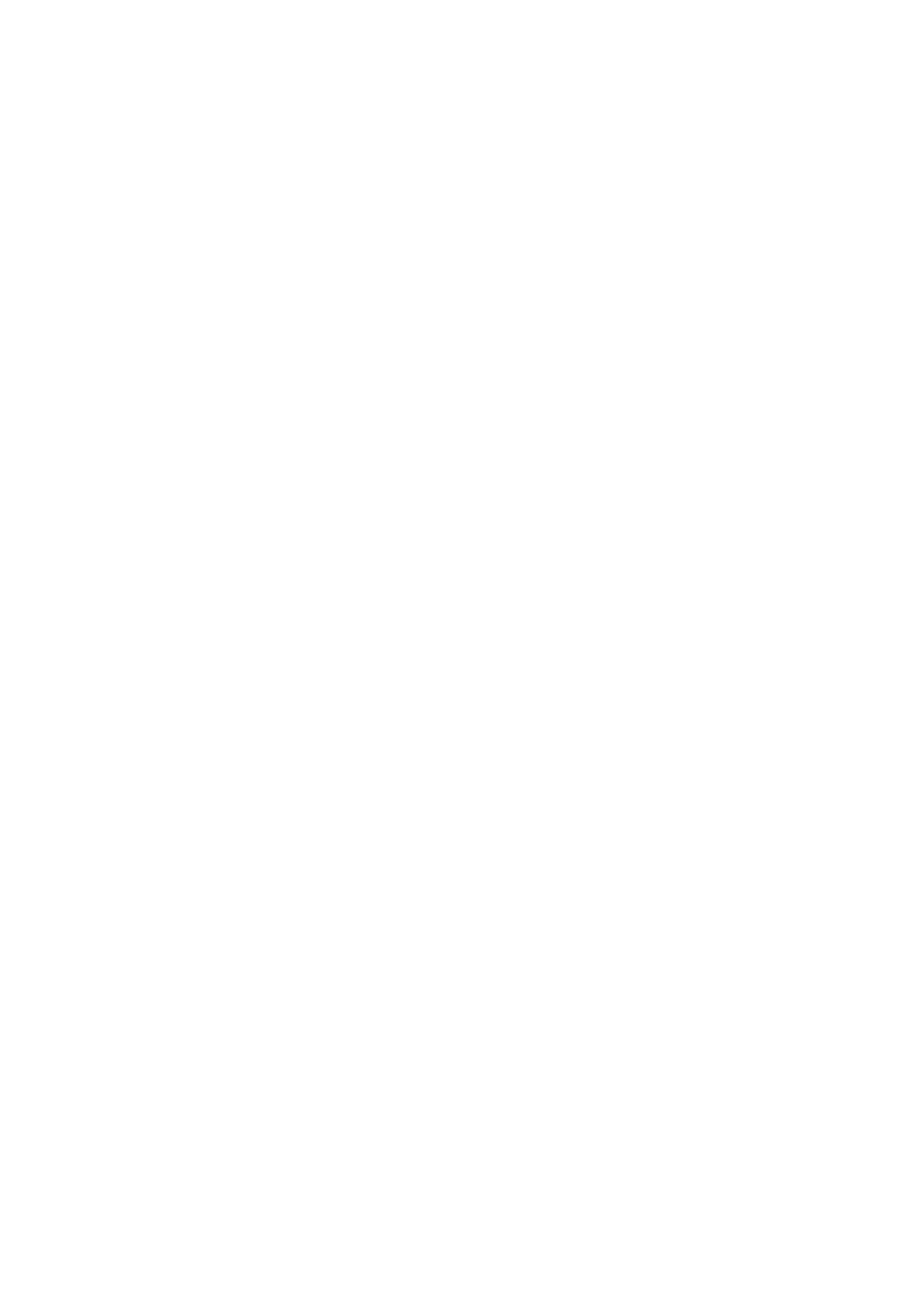# **The Public Records (Scotland) Act 2011**

# **Renfrewshire Valuation Joint Board**

**Progress Update Review (PUR) Report by the PRSA Assessment Team**

# **4 th June 2020**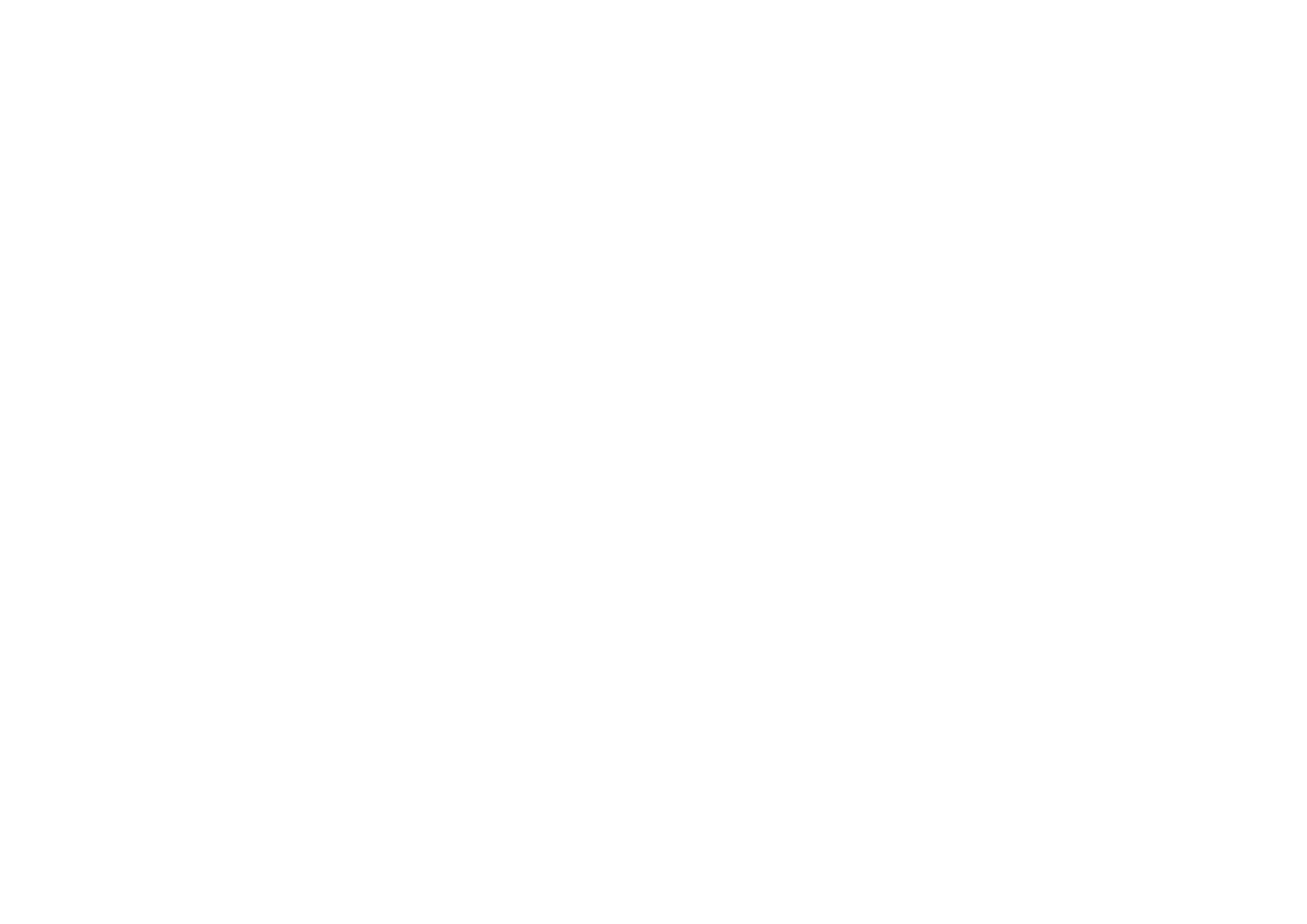## **Contents**

| 6. Records Management Plan Elements Checklist and PUR Assessment 5-13 |  |
|-----------------------------------------------------------------------|--|
| 7. The Public Records (Scotland) Act Assessment Team's Summary 14     |  |
| 8. The Public Records (Scotland) Act Assessment Team's Evaluation 14  |  |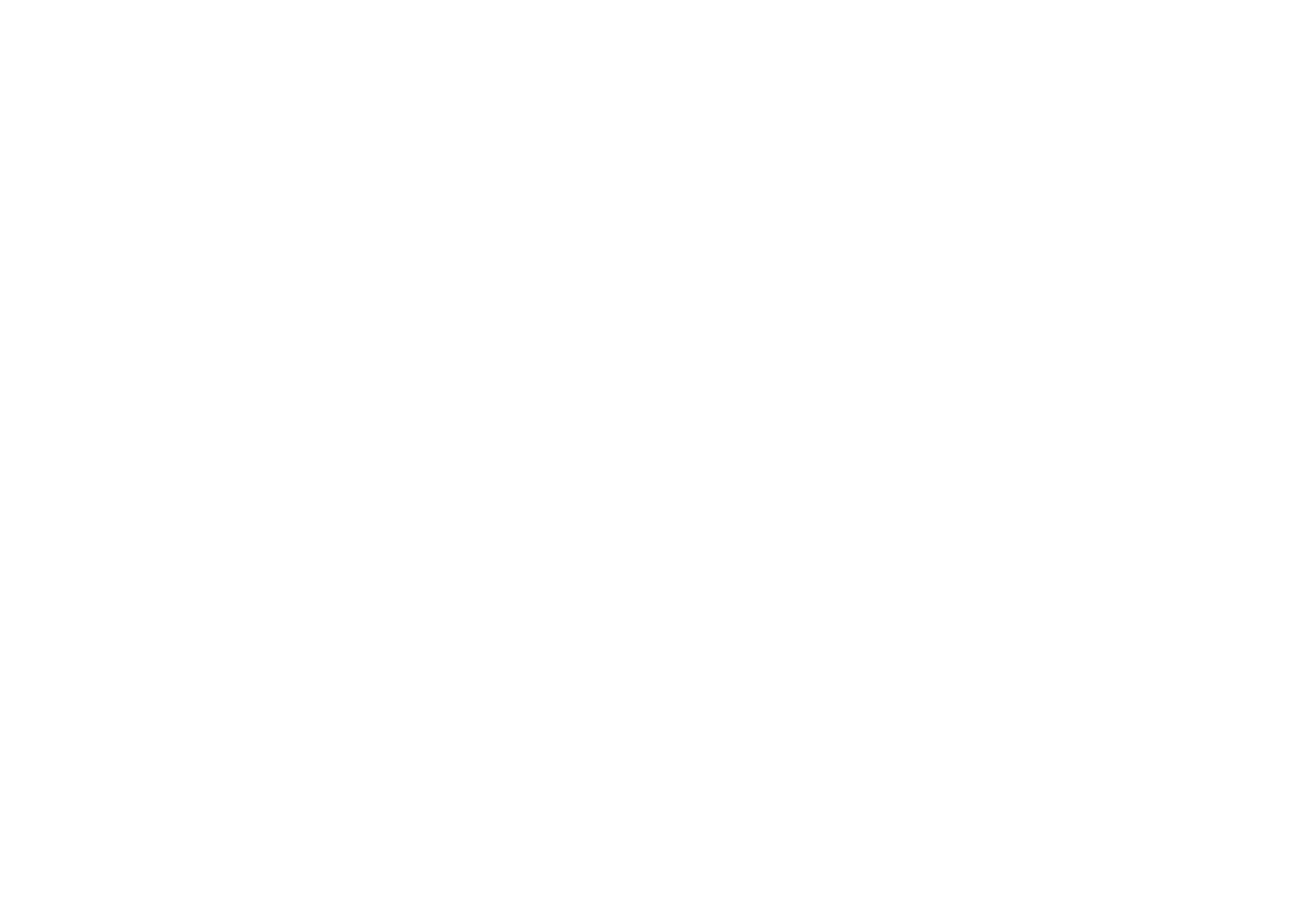### 1. Public Records (Scotland) Act 2011

The Public Records (Scotland) Act 2011 (the Act) received Royal Assent on 20 April 2011. It is the first new public records legislation in Scotland since 1937 and came into force on 1 January 2013. Its primary aim is to promote efficient and accountable record keeping by named Scottish public authorities.

The Act has its origins in *The Historical Abuse Systemic Review: Residential Schools and Children's Homes in Scotland 1950-1995* (The Shaw Report) published in 2007. The Shaw Report recorded how its investigations were hampered by poor recordkeeping and found that thousands of records had been created, but were then lost due to an inadequate legislative framework and poor records management. Crucially, it demonstrated how former residents of children's homes were denied access to information about their formative years. The Shaw Report demonstrated that management of records in all formats (paper and electronic) is not just a bureaucratic process, but central to good governance and should not be ignored. A follow-up review of public records legislation by the Keeper of the Records of Scotland (the Keeper) found further evidence of poor records management across the public sector. This resulted in the passage of the Act by the Scottish Parliament in March 2011.

Under section 5(1) & (2) of the Act the Keeper may only require a review of an authority's agreed RMP to be undertaken not earlier than five years after the date on which the authority's RMP was last agreed. Regardless of whether an authority has successfully achieved its goals identified in its RMP or continues to work towards them, the minimum period of five years before the Keeper can require a review of a RMP does not allow for continuous progress to be captured and recognised.

The Act requires a named authority to prepare and implement a records management plan (RMP) which must set out proper arrangements for the management of its records. A plan must clearly describe the way the authority cares for the records that it creates, in any format, whilst carrying out its business activities. The RMP must be agreed with the Keeper and regularly reviewed.

#### 2. Progress Update Review (PUR) Mechanism

This Report sets out the findings of the Public Records (Scotland) Act 2011 (the Act) Assessment Team's consideration of the Progress Update template submitted for Renfrewshire Valuation Joint Board. The outcome of the assessment and relevant feedback can be found under sections  $6 - 8$ .

The success of the Act to date is attributable to a large degree to meaningful communication between the Keeper, the Assessment Team, and named public authorities. Consultation with Key Contacts has highlighted the desirability of a mechanism to facilitate regular, constructive dialogue between stakeholders and the Assessment Team. Many authorities have themselves recognised that such regular communication is necessary to keep their agreed plans up to date following inevitable organisational change. Following meetings between authorities and the Assessment Team, a reporting mechanism through which progress and local initiatives can be acknowledged and reviewed by the Assessment Team was proposed. Key Contacts have expressed the hope that through submission of regular updates, the momentum generated by the Act can continue to be sustained at all levels within authorities.

The PUR self-assessment review mechanism was developed in collaboration with stakeholders and was formally announced in the Keeper's Annual Report published on 12 August 2016. The completion of the PUR process enables authorities to be credited for the progress they are effecting and to receive constructive advice concerning on-going developments. Engaging with this mechanism will not only maintain the spirit of the Act by encouraging senior management to recognise the need for good records management practices, but will also help authorities comply with their statutory obligation under section 5(1)(a) of the Act to keep their RMP under review.

#### 3. Executive Summary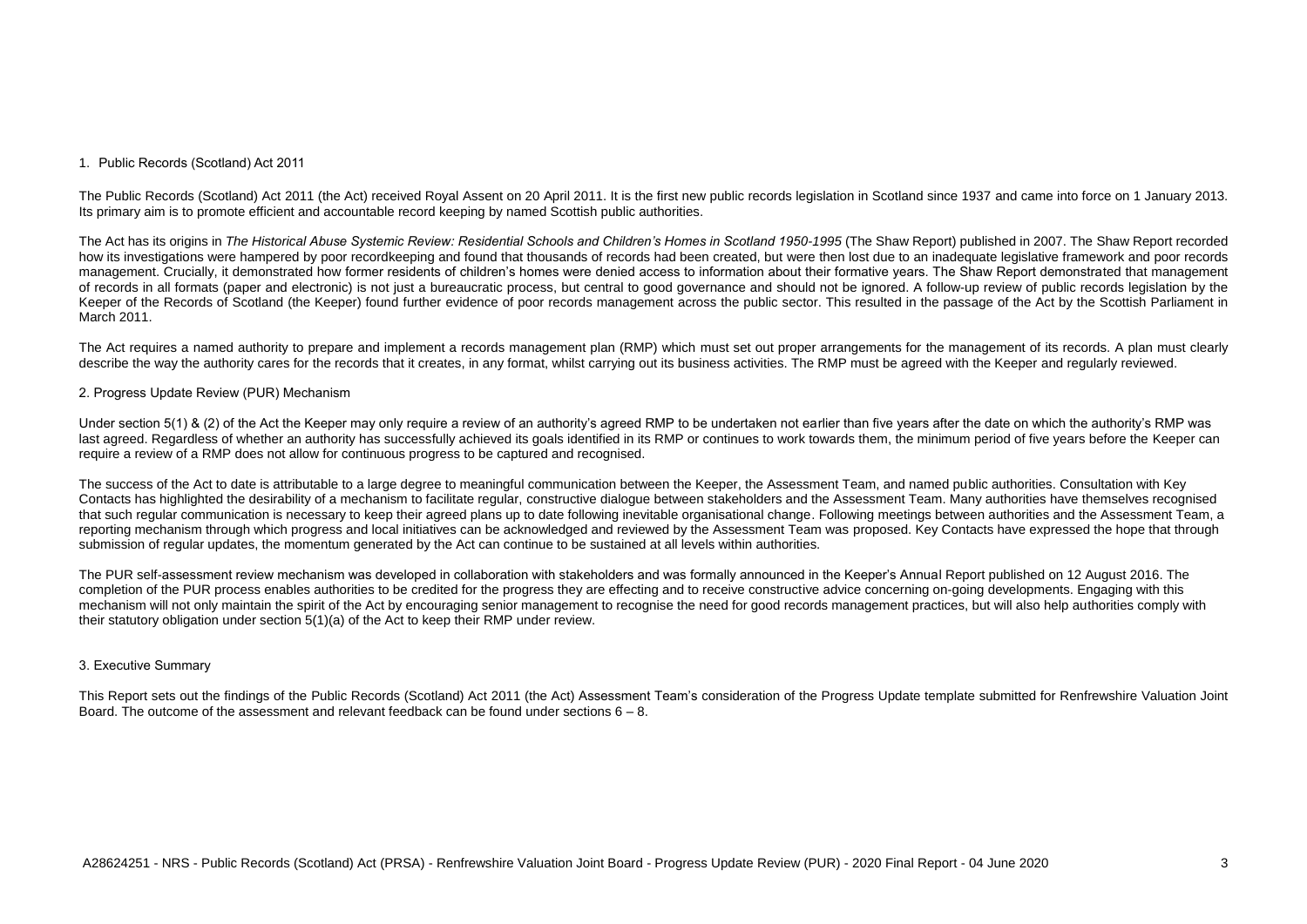### 4. Authority Background

Renfrewshire Valuation Joint Board was established by the Valuation Joint Boards (Scotland) Order 1995 to carry out the valuation functions of Renfrewshire, East Renfrewshire and Inverclyde Councils.

It came into existence on 1 April 1996 and was also given the responsibility of carrying out Electoral Registration on behalf of the three constituent authorities.

The composition of the membership of the Board is determined by the above Order and consists of 8 Councillors representing Renfrewshire Council and 4 each representing East Renfrewshire and Inverclyde Councils.

### <http://www.renfrewshire-vjb.gov.uk/>

#### 5. Assessment Process

The assessment report considers statements made by an authority under the elements of its agreed Plan that included improvement models. It reflects any changes and/or progress made towards achieving full compliance in those areas where agreement under improvement was made in the Keeper's Assessment Report of their RMP. The PUR assessment report also considers statements of further progress made in elements already compliant under the Act.

A PUR submission is evaluated by the Act's Assessment Team. The self-assessment process invites authorities to complete a template and send it to the Assessment Team one year after the date of agreement of its RMP and every year thereafter. The self-assessment template highlights where an authority's plan achieved agreement on an improvement basis and invites updates under those 'Amber' elements. However, it also provides an opportunity for authorities not simply to report on progress against improvements, but to comment on any new initiatives, highlight innovations, or record changes to existing arrangements under those elements that had attracted an initial 'Green' score in their original RMP submission.

Engagement with the PUR mechanism for assessment cannot alter the Keeper's Assessment Report of an authority's agreed RMP or any RAG assessment within it. Instead the PUR Final Report records the Assessment Team's evaluation of the submission and its opinion on the progress being made by the authority since agreeing its RMP. The team's assessment provides an informal indication of what marking an authority could expect should it submit a revised RMP to the Keeper under the Act, although such assessment is made without prejudice to the Keeper's right to adopt a different marking at that stage.

#### **Key:**

| There is a       |
|------------------|
| serious gap in   |
| provision for    |
| this element     |
| with no clear    |
| explanation of   |
| how this will be |
| addressed. The   |
| Assessment       |
| Team may         |
| choose to notify |
| the Keeper on    |
| this basis.      |
|                  |
|                  |
|                  |
|                  |
|                  |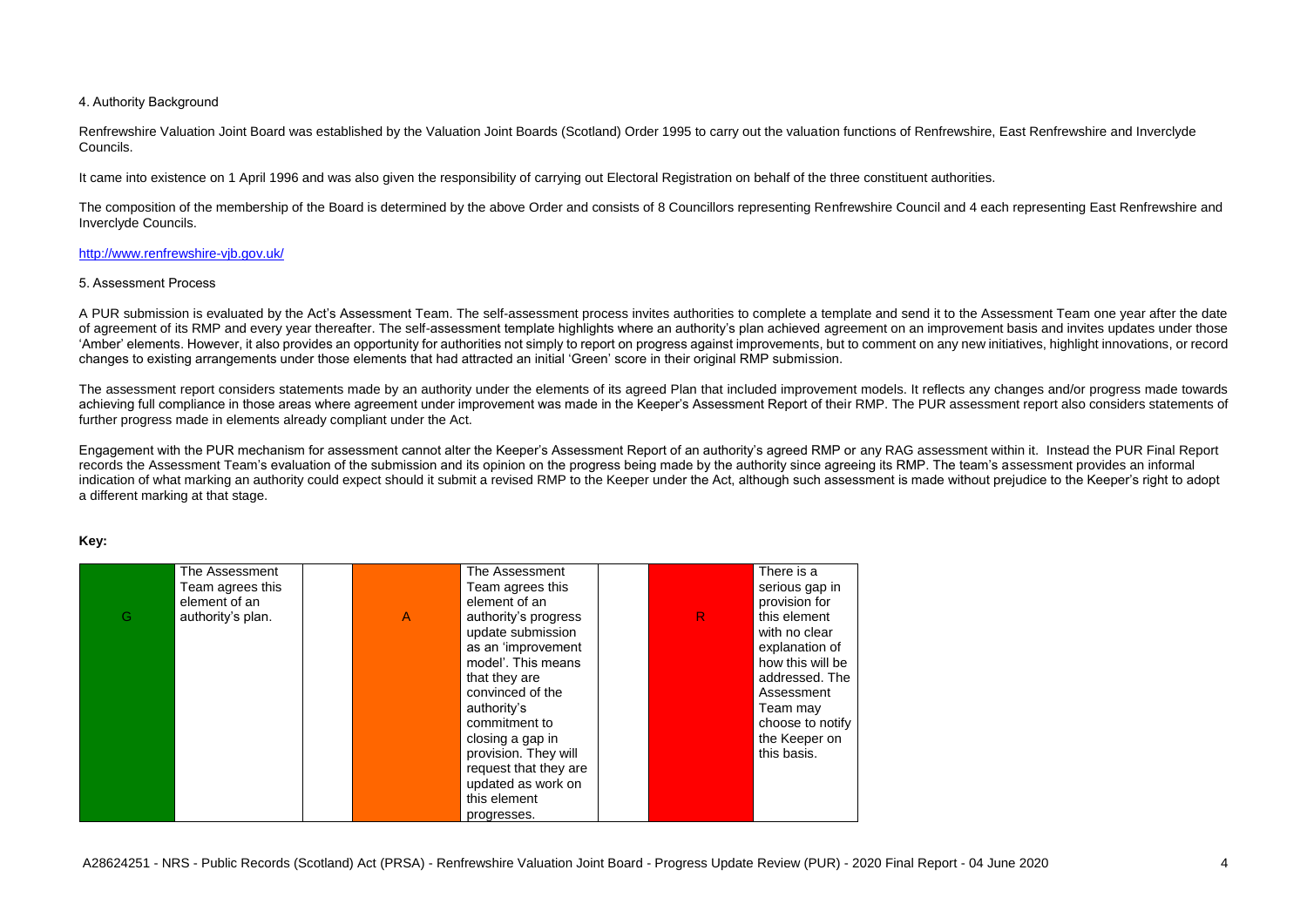## **Progress Update Review (PUR) Template: Renfrewshire Valuation Joint Board**

| <b>Element</b>        | <b>Status of</b><br>elements<br>under<br>agreed<br>Plan<br><b>18JAN16</b> | <b>Status of</b><br>evidence<br>under<br>agreed<br>Plan<br><b>18JAN16</b> | <b>Progress</b><br>assessment<br>status<br>01AUG18 | <b>Progress</b><br>assessment<br><b>status</b><br>04JUN20 | <b>Keeper's Report</b><br><b>Comments on</b><br><b>Authority's Plan</b><br><b>18JAN16</b> | Self-assessment<br><b>Update</b><br><b>27JUN18</b>                                                                                                                                                                                                                                                                    | <b>Progress Review</b><br><b>Comment</b><br>01AUG18                                                                                                                                                                                                         | Self-assessment Update as<br>submitted by the Authority<br>since<br>01AUG18                                                                                                                                                                                                                                                                                                                                                                                                                                                                                                                                                                                                                                                                                                                                                                                                                     |
|-----------------------|---------------------------------------------------------------------------|---------------------------------------------------------------------------|----------------------------------------------------|-----------------------------------------------------------|-------------------------------------------------------------------------------------------|-----------------------------------------------------------------------------------------------------------------------------------------------------------------------------------------------------------------------------------------------------------------------------------------------------------------------|-------------------------------------------------------------------------------------------------------------------------------------------------------------------------------------------------------------------------------------------------------------|-------------------------------------------------------------------------------------------------------------------------------------------------------------------------------------------------------------------------------------------------------------------------------------------------------------------------------------------------------------------------------------------------------------------------------------------------------------------------------------------------------------------------------------------------------------------------------------------------------------------------------------------------------------------------------------------------------------------------------------------------------------------------------------------------------------------------------------------------------------------------------------------------|
| 1. Senior Officer     | G                                                                         | G                                                                         | G                                                  | G                                                         | Update required on<br>any change                                                          | Since the Plan was<br>agreed with the Keeper<br>in 2016, the senior<br>officer has changed to<br>Kate Crawford who is<br>the Assessor for<br><b>Renfrewshire Valuation</b><br>Joint Board. The<br>change of personnel<br>was intimated to NRS by<br>email on 15th June<br>2017.                                       | This updated<br>information is noted<br>with thanks.                                                                                                                                                                                                        | No Change                                                                                                                                                                                                                                                                                                                                                                                                                                                                                                                                                                                                                                                                                                                                                                                                                                                                                       |
| 2. Records<br>Manager | G                                                                         | G                                                                         | G                                                  | G                                                         | Update required on<br>any change                                                          | With effect from 1st<br>June 2018, the Records<br>Manager is Lindsey<br>Hendry who has now<br>operational<br>responsibility for<br><b>Corporate Governance</b><br>within RVJB                                                                                                                                         | This updated<br>information is noted<br>with thanks.                                                                                                                                                                                                        | No Change                                                                                                                                                                                                                                                                                                                                                                                                                                                                                                                                                                                                                                                                                                                                                                                                                                                                                       |
| 3. Policy             | G                                                                         | G                                                                         | G                                                  | G                                                         | Update required on<br>any change                                                          | With the installation of<br>our Electronic Document<br>Management System<br>(EDMS) in November<br>2017, the Governance<br>Working Group is<br>currently in the process<br>of finalising the review of<br>the Records<br>Management Policy and<br>this will be rolled out to<br>staff when the review is<br>completed. | This update is noted<br>with thanks. It is<br>positive to see<br>continuing<br>developments of the<br>policy in response to<br>practical changes<br>and improvements.<br>Ensuring that staff<br>are aware of<br>changes is, of<br>course, good<br>practice. | In addition to the installation of the<br>Electronic Data Management<br>System (EDMS), Laserfiche, in<br>2017, Renfrewshire Valuation Joint<br>Board (RVJB) has also installed a<br>new electronic Electoral<br>Management System (EMS) in<br>2019 for the function of Electoral<br>Registration. This system allows all<br>documents relating to an individual<br>elector or property to be saved<br>electronically in the relevant area<br>with the requisite retention period<br>attached. It can also hold details of<br>all notes/correspondence relating to<br>an individual/property at a specific<br>electoral event. As a result of this<br>development, the Records<br>Management Policy is being further<br>reviewed to incorporate these<br>changes to Electoral Registration<br>practice to records management<br>and will be rolled out to staff when<br>the review is completed. |

| <b>Self-assessment Update as</b><br>submitted by the Authority<br>since<br>01AUG18                                                                                                                                                                                                                                                                                                                                                                                                                                                                                                                                                                                                                                                                   | <b>Progress Review Comment</b><br>04JUN20                                                                                                                                                                                                                                                                                                                                                                                                                                          |
|------------------------------------------------------------------------------------------------------------------------------------------------------------------------------------------------------------------------------------------------------------------------------------------------------------------------------------------------------------------------------------------------------------------------------------------------------------------------------------------------------------------------------------------------------------------------------------------------------------------------------------------------------------------------------------------------------------------------------------------------------|------------------------------------------------------------------------------------------------------------------------------------------------------------------------------------------------------------------------------------------------------------------------------------------------------------------------------------------------------------------------------------------------------------------------------------------------------------------------------------|
| No Change                                                                                                                                                                                                                                                                                                                                                                                                                                                                                                                                                                                                                                                                                                                                            | No immediate action required. Update<br>required on any future change.                                                                                                                                                                                                                                                                                                                                                                                                             |
| No Change                                                                                                                                                                                                                                                                                                                                                                                                                                                                                                                                                                                                                                                                                                                                            | No immediate action required. Update<br>required on any future change.                                                                                                                                                                                                                                                                                                                                                                                                             |
| In addition to the installation of the<br>Electronic Data Management<br>System (EDMS), Laserfiche, in<br>2017, Renfrewshire Valuation Joint<br>Board (RVJB) has also installed a<br>new electronic Electoral<br>Management System (EMS) in<br>2019 for the function of Electoral<br>Registration. This system allows all<br>documents relating to an individual<br>elector or property to be saved<br>electronically in the relevant area<br>with the requisite retention period<br>attached. It can also hold details of<br>all notes/correspondence relating to<br>an individual/property at a specific<br>electoral event. As a result of this<br>development, the Records<br>Management Policy is being further<br>reviewed to incorporate these | Thank you for this update.<br>The Assessment Team notes the<br>developments in the electronic<br>systems used by the authority (see our<br>comments on element 4 below for<br>more).<br>It is to be expected that information<br>governance policies and guidance will<br>need to be revised to take account of<br>these changes and the Assessment<br>Team has noted that the VJB's<br>Records Management Policy is<br>undergoing such a review at the time<br>of PUR submission. |
| changes to Electoral Registration<br>practice to records management<br>and will be rolled out to staff when<br>the review is completed.                                                                                                                                                                                                                                                                                                                                                                                                                                                                                                                                                                                                              | The Assessment Team has every<br>confidence that the new Policy will be<br>approved and rolled-out and thus this<br>element retains its Green RAG status.                                                                                                                                                                                                                                                                                                                          |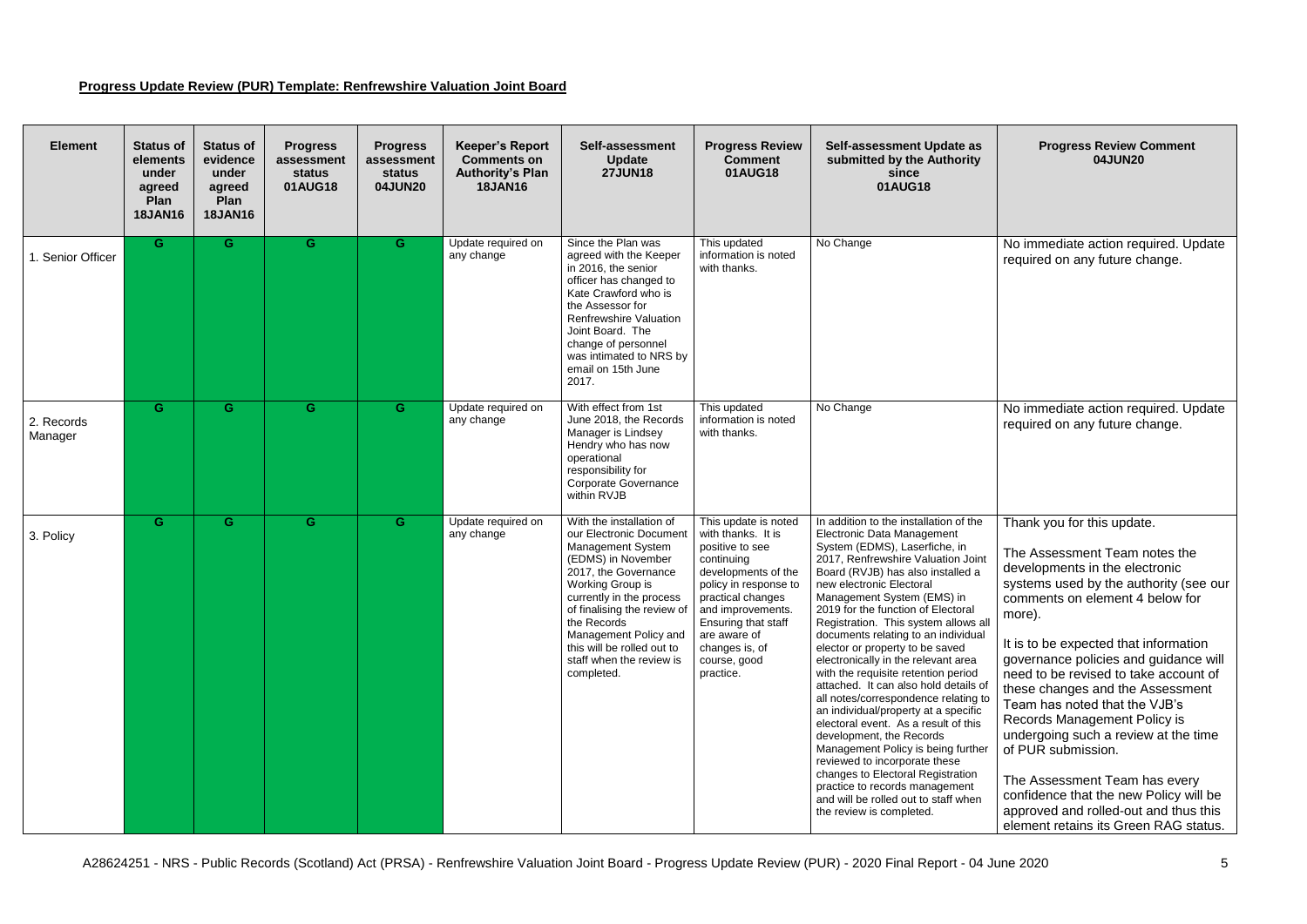|                               |    |   |   |   |                                  |                                                                                                                                                                                                                                                                                                                                                     |                                                                                                                                                                                                                                                                                                                              |                                                                                                                                                                                                                                                                                                                                                                                                                                       | The Assessment Team invite the<br>authority to supply a copy of the new<br>policy at the time of their next PUR in<br>order that their submission can be kept<br>up-to-date.                                                                                                                                                                                                                                                                                                                                                                                                                                                                                                                                                                                                                                                                                                                                                                                                                                                                                                                                                                                                                                                                                                                                                                                                                                                                                                                                                                         |
|-------------------------------|----|---|---|---|----------------------------------|-----------------------------------------------------------------------------------------------------------------------------------------------------------------------------------------------------------------------------------------------------------------------------------------------------------------------------------------------------|------------------------------------------------------------------------------------------------------------------------------------------------------------------------------------------------------------------------------------------------------------------------------------------------------------------------------|---------------------------------------------------------------------------------------------------------------------------------------------------------------------------------------------------------------------------------------------------------------------------------------------------------------------------------------------------------------------------------------------------------------------------------------|------------------------------------------------------------------------------------------------------------------------------------------------------------------------------------------------------------------------------------------------------------------------------------------------------------------------------------------------------------------------------------------------------------------------------------------------------------------------------------------------------------------------------------------------------------------------------------------------------------------------------------------------------------------------------------------------------------------------------------------------------------------------------------------------------------------------------------------------------------------------------------------------------------------------------------------------------------------------------------------------------------------------------------------------------------------------------------------------------------------------------------------------------------------------------------------------------------------------------------------------------------------------------------------------------------------------------------------------------------------------------------------------------------------------------------------------------------------------------------------------------------------------------------------------------|
| 4. Business<br>Classification | G. | G | G | G | Update required on<br>any change | As a result of the<br>installation of our EDMS<br>- Laserfiche, the<br><b>Governance Working</b><br>Group is currently<br>reviewing this document<br>as the first stage of its<br>installation was to use it<br>for all mail with the<br>second stage being the<br>process of migrating all<br>our data stored on<br>network shares to our<br>EDMS. | The review of the<br><b>Business</b><br>Classification<br>Scheme following its<br>application through<br>the new EDMS is a<br>logical and sensible<br>approach, as is the<br>gradual roll-out of the<br>EDMS itself. The<br><b>Assessment Team</b><br>would be interested<br>to hear how this<br>develops in future<br>PURs. | The Business Classification<br>Scheme is currently being reviewed<br>for the installation of the new EMS<br>as well as for the second stage of<br>the installation of the EDMS -<br>migrating all our data stored on our<br>network shares on to the EDMS.<br>Once finalised and approved by the<br>Governance Working Group, the<br>reviewed Business Classification<br>Scheme will be rolled out to staff for<br>their information. | As with the previous PUR, the<br>Assessment Team notes the<br>development of the authority's<br><b>Business Classification Scheme to</b><br>inform the migration of public records<br>from shared drives to an eDRM. This<br>should represent a significant<br>improvement in records management<br>provision in RVJB. However, the move<br>to eDRM is bound to be incremental<br>and will take some time to properly<br>bed-in. In the meantime the<br>Assessment Team accepts that all the<br>public records of the authority are<br>either covered by the new eDRM or by<br>the old shared drives system.<br>Therefore they are happy to indicate a<br>continuing Green RAG status for this<br>element.<br>The authority is also part way through<br>a major hard-copy scanning<br>programme (see under element 5<br>below). Again the Assessment Team is<br>happy to accept that public records are<br>either covered by the new eDRM<br>structure (post-scan) or the original<br>paper record filing system (pre-scan).<br>The Assessment Team also notes that<br>the authority has new line-of-business<br>electronic management system to deal<br>with registration. This system has<br>records management functionality<br>including retention and record tracking<br>capability (see element 11). The<br>Keeper has previously accepted that<br>line-of-business systems may offer<br>appropriate information governance<br>provision without him requiring<br>technical details. Frankly, it is not<br>practical for the Keeper to try and |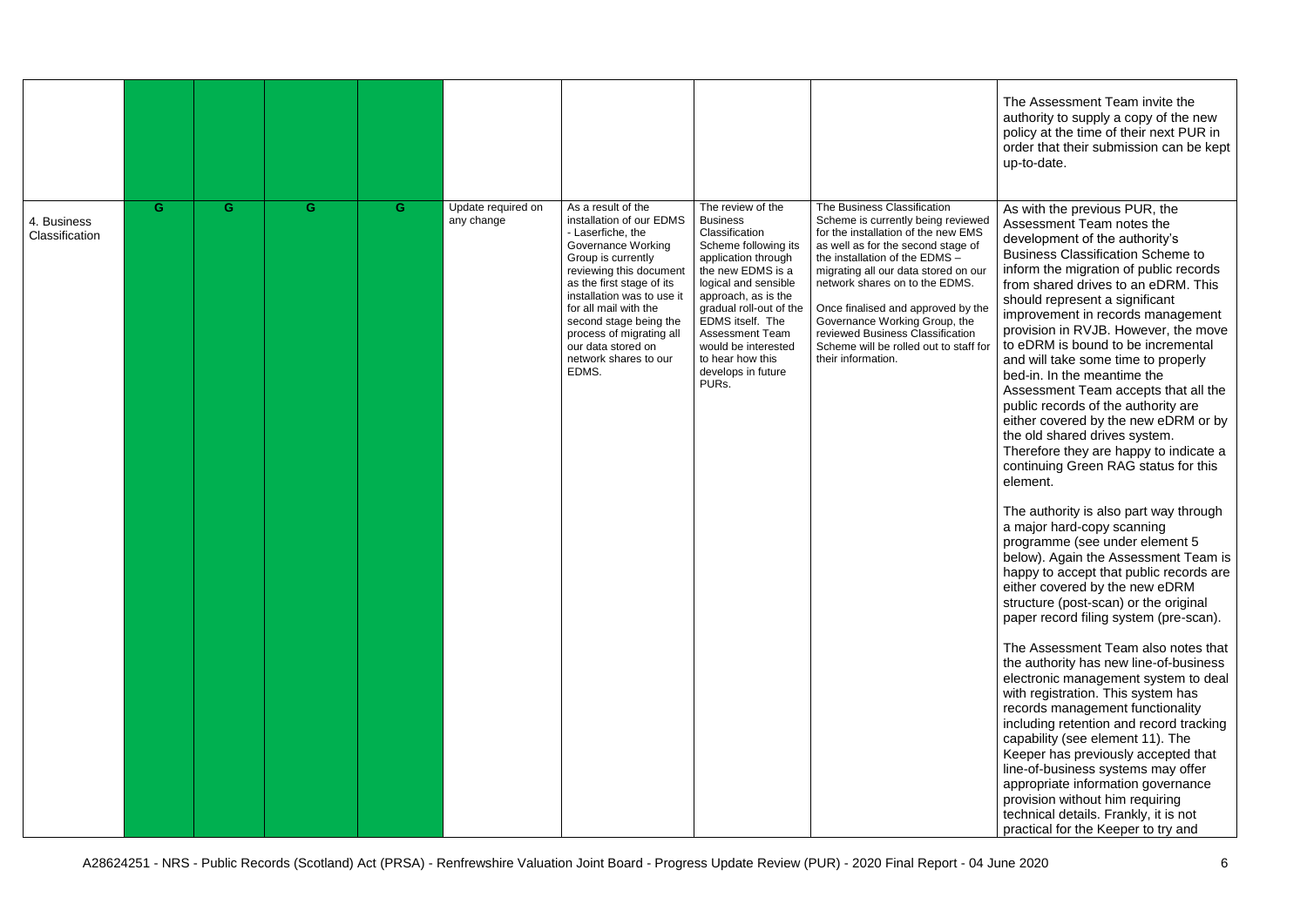assess hundreds of individual systems, some of which may have been designed specifically for a single activity in a single authority. The Keeper considers that it remains the responsibility of the authority installing such a system to satisfy themselves that the information held is adequately protected and controlled. The authority should alert the Keeper when a line-ofbusiness system with records management implications is installed and the Assessment Team is pleased to acknowledge that RVJB have done this.

| 5. Retention<br>Schedule | G | G | G | G | Update required on<br>any change | Again as a result of the<br>installation of our<br>EDMS, a review of our<br><b>Retention Schedule is</b><br>currently being<br>undertaken by the<br><b>Governance Working</b><br>Group. Each category<br>on our retention<br>schedule has a specific<br>retention period linked to<br>the data and this<br>retention period will be<br>built into our EDMS<br>based on the<br>categorisation of the<br>document within<br>Laserfiche. We are<br>currently back scanning<br>all our domestic files<br>and each document<br>within a property file is<br>being categorised as per<br>the retention schedule<br>which will ensure we are<br>managing our electronic<br>records appropriately. | Moving to a new<br>system is an<br>opportune time for a<br>careful review of the<br>existing Retention<br>Schedules to ensure<br>that they are up to<br>date, take account of<br>any legislative<br>changes and are<br>generally fit for<br>purpose. Aligning<br>this with a back<br>scanning project is<br>resource-intensive<br>and it is very positive<br>to see that the full<br>implications of this<br>are being thoroughly<br>considered to ensure<br>that the scanned and<br>born digital records<br>are well managed<br>and that the retention<br>schedules are<br>applied as the<br>records are added to<br>the system or<br>created within it. | The Retention Schedule is a living<br>document and is under constant<br>review by the Governance Working<br>Group to take account of legislative<br>changes, amendments to our<br>working practices and ensuring it is<br>up to date. The scanning of all our<br>domestic files on to the EDMS has<br>been completed and each<br>document within the electronic file<br>for each property has a retention<br>period attached which is relevant to<br>that particular document. This<br>ensures we are managing our<br>electronic records safely, securely<br>and in line with data protection<br>principles.<br>The scanning of the Board's non-<br>domestic property files will start as<br>soon as possible. In preparation,<br>these property files have been<br>cleared as per our retention<br>schedule to ensure the documents<br>being scanned are relevant to each<br>property and held in line with our<br>retention schedule. Again, each<br>document scanned will have the<br>appropriate retention period<br>attached to ensure we are<br>managing our electronic records<br>appropriately.<br>The Retention Schedule has also<br>been updated to reflect the<br>installation of the new EMS and is<br>currently being reviewed by the<br>Governance Working Group. Once<br>finalised, the Retention Schedule<br>will be rolled out to staff and<br>published on our website. |
|--------------------------|---|---|---|---|----------------------------------|--------------------------------------------------------------------------------------------------------------------------------------------------------------------------------------------------------------------------------------------------------------------------------------------------------------------------------------------------------------------------------------------------------------------------------------------------------------------------------------------------------------------------------------------------------------------------------------------------------------------------------------------------------------------------------------------|-----------------------------------------------------------------------------------------------------------------------------------------------------------------------------------------------------------------------------------------------------------------------------------------------------------------------------------------------------------------------------------------------------------------------------------------------------------------------------------------------------------------------------------------------------------------------------------------------------------------------------------------------------------|-------------------------------------------------------------------------------------------------------------------------------------------------------------------------------------------------------------------------------------------------------------------------------------------------------------------------------------------------------------------------------------------------------------------------------------------------------------------------------------------------------------------------------------------------------------------------------------------------------------------------------------------------------------------------------------------------------------------------------------------------------------------------------------------------------------------------------------------------------------------------------------------------------------------------------------------------------------------------------------------------------------------------------------------------------------------------------------------------------------------------------------------------------------------------------------------------------------------------------------------------------------------------------------------------------------------------------------------------------------------------------------------|

The migration from one system to another is an excellent opportunity for an organisation to data cleanse and the Assessment Team is happy to acknowledge that RVJB have clearly recognised this.

In their original submission RVJB committed to keep its information governance policy documents under review and the Assessment Team acknowledge that this is being done.

There is a recognition that a retention schedule is a 'living document' and will be subject to continual minor change year on year. For example the addition of the new Electoral Management System (see element 4) has required a retention schedule update.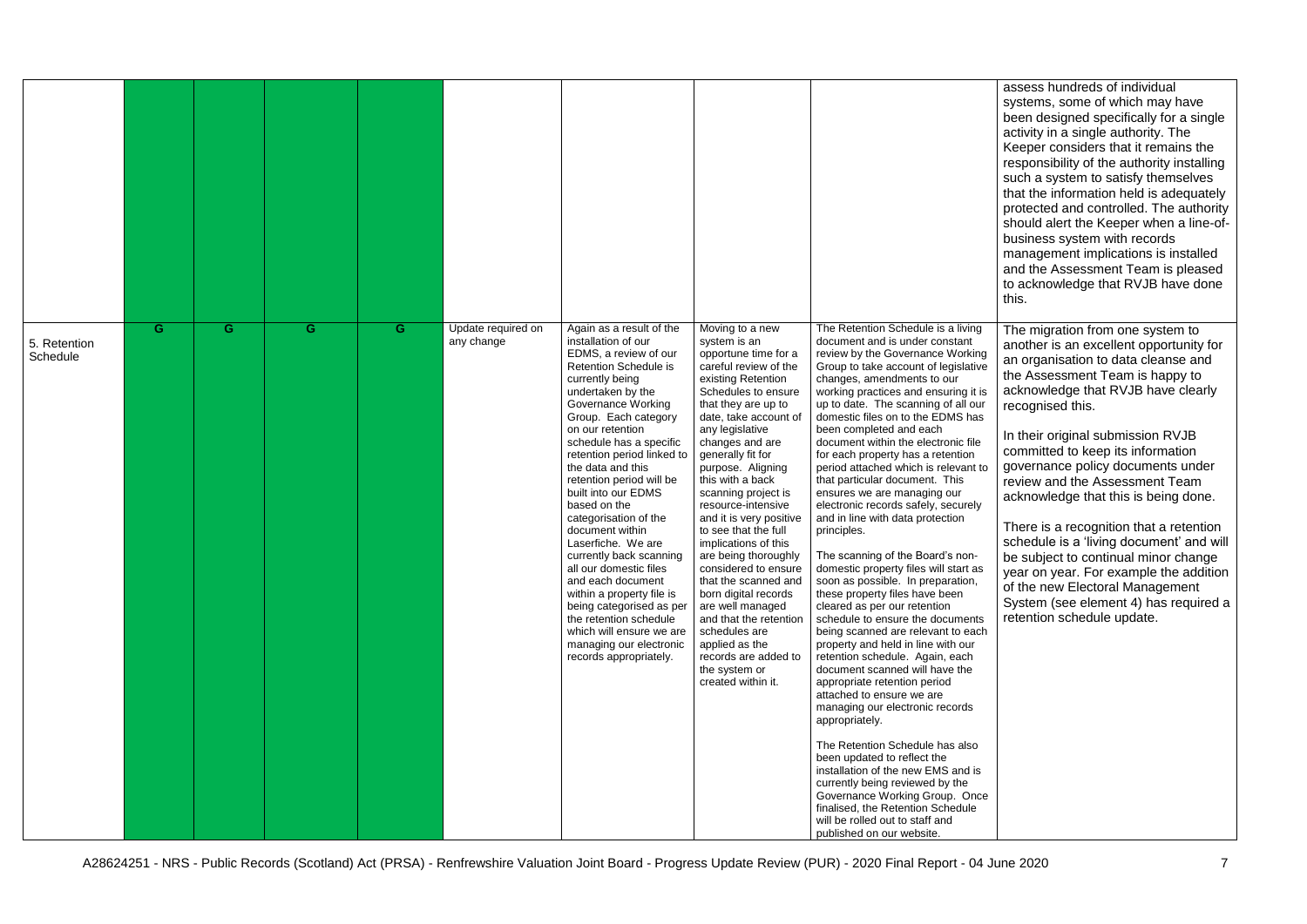| 6. Destruction<br>Arrangements | $\mathbf{A}$ | G | $\mathbf{A}$ | $\mathsf{A}$ | The Board<br>recognises the<br>importance of the<br>secure and<br>irretrievable<br>destruction of records<br>and has supplied<br>their Protective<br><b>Marking Handling</b><br>Disposal Policy &<br>Procedures<br>document as<br>evidence. However,<br>the processes by<br>which electronic<br>records will be<br>destroyed will form<br>part of another policy<br>which has not yet<br>been rolled-out. The<br>Keeper requests that<br>this policy is<br>forwarded to him as<br>soon as it becomes<br>available in order that<br>he may keep the<br>Board's submission<br>up-to-date.<br>The Board is also<br>considering<br>incorporating the<br>automated disposal<br>of electronic records<br>within their IT system.<br>Whilst this must<br>remain a business<br>decision for the<br>Board, the Keeper<br>commends this<br>initiative and asks<br>that he be kept<br>informed and<br>supplied with details<br>should a decision be<br>taken.<br>The Keeper agrees<br>that Renfrewshire<br>Valuation Joint Board<br>has procedures in<br>place to suitable<br>destroy paper<br>records, hardware<br>and back-ups when<br>appropriate, as<br>required by the Act.<br>He agrees this<br>element of the Plan | RVJB recognised the<br>importance of the<br>timeous destruction of<br>its electronic records to<br>complement the existing<br>procedures in place for<br>the destruction of its<br>paper records, hardware<br>and back-ups and<br>therefore one of the first<br>business decisions of<br>the new Senior Officer<br>was to purchase the<br>EDMS - Laserfiche,<br>which had a robust<br>archiving system. As<br>previously mentioned,<br>Laserfiche Workflow will<br>run at the end of each<br>month to identify the<br>documents that meet<br>the retention criteria as<br>noted in RVJB's<br>retention schedule.<br>Laserfiche Workflow will<br>send a link to the folder<br>where the documents<br>are that have met their<br>expiry date as listed on<br>the retention schedule.<br>Documents can then<br>either be deleted using<br>the metadata fields in<br>the document template<br>or retained. When<br>documents meet their<br>retention criteria they<br>will be emailed to<br>retention_dms@renfrew<br>shire-vib.gov.uk for<br>review and<br>deletion/retention.<br>Deleted documents are<br>deleted from Laserfiche<br>and moved to the<br>recycle bin where they<br>are then purged. As a<br>result of the installation<br>of Laserfiche, the policy<br>governing the Electronic<br><b>Management of Records</b><br>is currently being<br>finalised by the<br><b>Governance Working</b><br>Group. This will be<br>rolled out to staff prior to<br>the second stage of the<br>installation - the<br>migration of all our data | The authority is<br>making progress<br>towards full utilisation<br>of the potential of the<br>EDMS. The gradual<br>staged<br>implementation of<br>EDMS with the<br>planned migration at<br>a later stage of<br>existing born digital<br>data and the<br>inclusion of scanned<br>records is a sensible<br>approach. The<br>EDMS chosen<br>clearly has the<br>capability to provide<br>appropriate deletion<br>of records and<br>appears to enable<br>intervention to retain<br>records scheduled<br>for destruction, which<br>is good practice.<br>Once this system<br>has been fully<br>implemented and<br>evidence of this<br>provided, it is likely<br>that this would<br>enable the RAG<br>status for this<br>Element to move<br>from Amber to<br>Green. | The EDMS has a robust archiving<br>system and as listed in the PUR<br>carried out by RVJB in 2018, the<br>Laserfiche workflow runs at the end<br>of each month to identify the<br>documents that meet the retention<br>criteria as per RVJB's retention<br>schedule. Laserfiche workflow<br>sends a link to the folder where the<br>documents, which have met their<br>expiry date, have to be reviewed.<br>At this point documents can either<br>be deleted using the metadata<br>fields in the document template or<br>retained.<br>This Laserfiche Workflow ensures<br>electronic documents are retained<br>where required and data, where no<br>business need or legislative<br>requirement to hold has been<br>identified and once verified by the<br>relevant staff member, is removed<br>from our systems at the relevant<br>date stated on the retention<br>schedule.<br>The second stage of the installation<br>- the migration of all our data stored<br>on network shares to the EDMS<br>has commenced although priority<br>was given to the migration to the<br>new EMS in August 2019 to ensure<br>RVJB was able to deliver any<br>unplanned electoral events on the<br>new system. As we have fully<br>migrated to the new EMS, attention<br>to the second stage of the EDMS<br>installation will be focussed on and<br>once completed the appropriate<br>training will be given to staff.<br>An Electronic Management of<br>Records Policy has been<br>completed but as of March 2020, is<br>currently been adapted to<br>incorporate the electronic<br>management of the documents<br>contained within the EMS. Once<br>this is finalised with the EMS<br>incorporated into the Policy, it will<br>be reviewed and approved by the<br>Governance Working Group again<br>in line with data protection<br>principles. | The migration from one system to<br>another is an excellent opportunity for<br>an organisation to data cleanse and<br>the Assessment Team is happy to<br>acknowledge that RVJB have clearly<br>recognised this (see element 5).<br>The full roll-out and training on the<br>eDRM has not yet been completed<br>(see element 4). Until this work is<br>concluded the RAG status of this<br>element remains amber. However, the<br>Assessment Team is satisfied that,<br>once fully implemented, a properly<br>executed eDRM should provide a<br>method for RVJB to be confident their<br>electronic records are deleted when<br>appropriate.<br>In 2016 the Keeper agreed that RVIB<br>had procedures in place to suitable<br>destroy paper records, hardware and<br>back-ups when appropriate, as<br>required by the Act.<br>Therefore, once the electronic<br>destruction system has been fully<br>implemented and evidence of this<br>provided, it is likely that this would<br>enable the RAG status for this Element<br>to move from Amber to Green. |
|--------------------------------|--------------|---|--------------|--------------|----------------------------------------------------------------------------------------------------------------------------------------------------------------------------------------------------------------------------------------------------------------------------------------------------------------------------------------------------------------------------------------------------------------------------------------------------------------------------------------------------------------------------------------------------------------------------------------------------------------------------------------------------------------------------------------------------------------------------------------------------------------------------------------------------------------------------------------------------------------------------------------------------------------------------------------------------------------------------------------------------------------------------------------------------------------------------------------------------------------------------------------------------------------------------------------------------------------|------------------------------------------------------------------------------------------------------------------------------------------------------------------------------------------------------------------------------------------------------------------------------------------------------------------------------------------------------------------------------------------------------------------------------------------------------------------------------------------------------------------------------------------------------------------------------------------------------------------------------------------------------------------------------------------------------------------------------------------------------------------------------------------------------------------------------------------------------------------------------------------------------------------------------------------------------------------------------------------------------------------------------------------------------------------------------------------------------------------------------------------------------------------------------------------------------------------------------------------------------------------------------------------------------------------------------------------------------------------------------------------------------------------------------------------------------------------------------------------------------------------------------------------|-------------------------------------------------------------------------------------------------------------------------------------------------------------------------------------------------------------------------------------------------------------------------------------------------------------------------------------------------------------------------------------------------------------------------------------------------------------------------------------------------------------------------------------------------------------------------------------------------------------------------------------------------------------------------------------------------------------------------------------------------------------|-------------------------------------------------------------------------------------------------------------------------------------------------------------------------------------------------------------------------------------------------------------------------------------------------------------------------------------------------------------------------------------------------------------------------------------------------------------------------------------------------------------------------------------------------------------------------------------------------------------------------------------------------------------------------------------------------------------------------------------------------------------------------------------------------------------------------------------------------------------------------------------------------------------------------------------------------------------------------------------------------------------------------------------------------------------------------------------------------------------------------------------------------------------------------------------------------------------------------------------------------------------------------------------------------------------------------------------------------------------------------------------------------------------------------------------------------------------------------------------------------------------------------------------------------------------------------------------------------------------------------------------------------------------------------------------------------------------------------------------------------------------------------------------------------------------------------------------|----------------------------------------------------------------------------------------------------------------------------------------------------------------------------------------------------------------------------------------------------------------------------------------------------------------------------------------------------------------------------------------------------------------------------------------------------------------------------------------------------------------------------------------------------------------------------------------------------------------------------------------------------------------------------------------------------------------------------------------------------------------------------------------------------------------------------------------------------------------------------------------------------------------------------------------------------------------------------------------------------------------------------------------------------------|
|                                |              |   |              |              |                                                                                                                                                                                                                                                                                                                                                                                                                                                                                                                                                                                                                                                                                                                                                                                                                                                                                                                                                                                                                                                                                                                                                                                                                |                                                                                                                                                                                                                                                                                                                                                                                                                                                                                                                                                                                                                                                                                                                                                                                                                                                                                                                                                                                                                                                                                                                                                                                                                                                                                                                                                                                                                                                                                                                                          |                                                                                                                                                                                                                                                                                                                                                                                                                                                                                                                                                                                                                                                                                                                                                             |                                                                                                                                                                                                                                                                                                                                                                                                                                                                                                                                                                                                                                                                                                                                                                                                                                                                                                                                                                                                                                                                                                                                                                                                                                                                                                                                                                                                                                                                                                                                                                                                                                                                                                                                                                                                                                     |                                                                                                                                                                                                                                                                                                                                                                                                                                                                                                                                                                                                                                                                                                                                                                                                                                                                                                                                                                                                                                                          |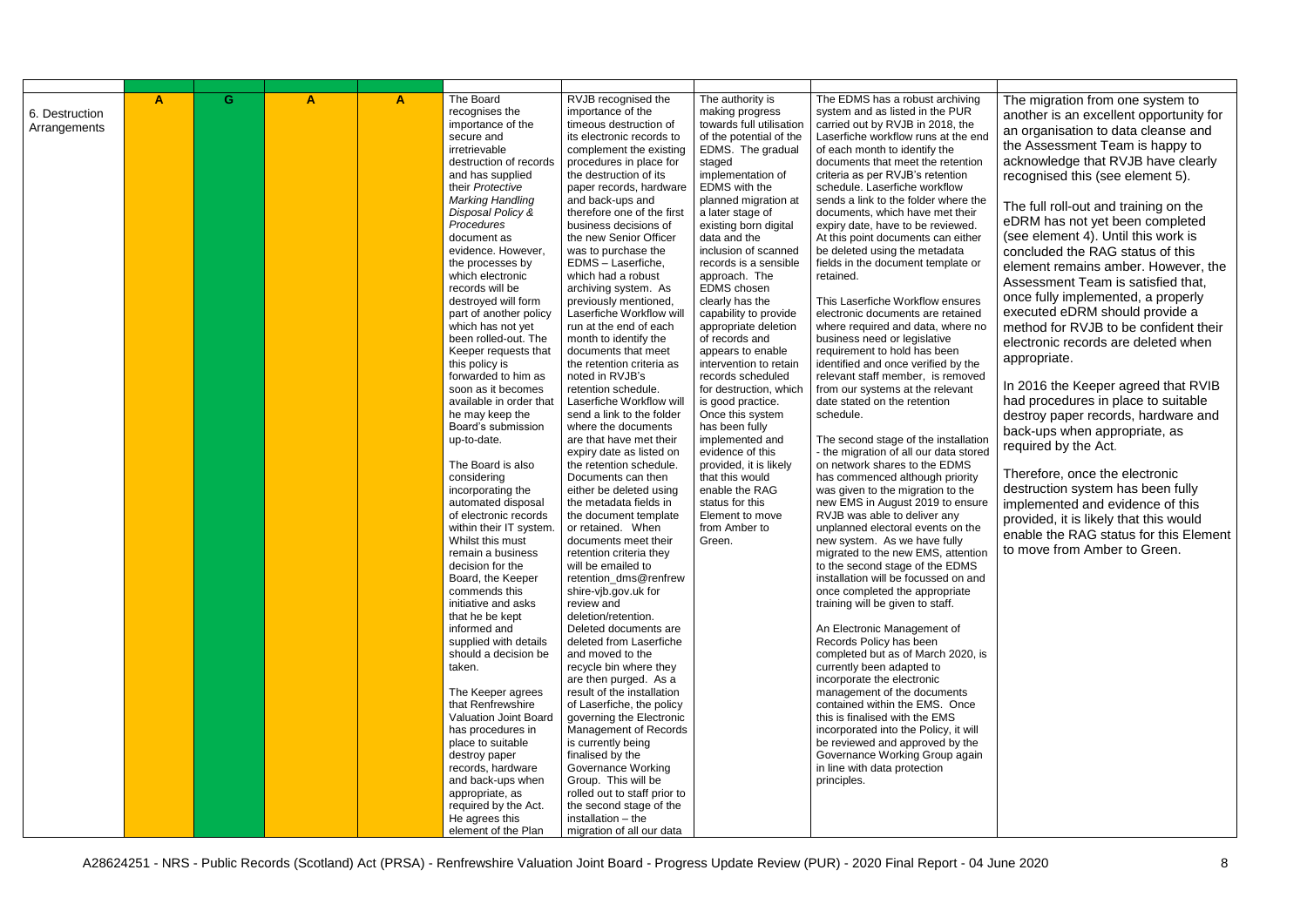|                              |   |   |   |    | on 'improvement<br>model' terms on the<br>condition that the<br>Board pursues the<br>creation of a policy<br>detailing the<br>management<br>(including deletion) of<br>electronic records as<br>committed to on page<br>12 of the Plan. | stored on network<br>shares to the EDMS                                                                                                                                                                                                                                                                                                                                                                                                                                                                                                                                                                                 |                                                                                                                                                                                                                                                                                                                                                                                                                                                                                                                                    |                                                                                                                                                                                                                                                                                                                                                                                                                                                                                                                                                                                                                                                                                                                                                                                                              |                                                                                                                                                                                                                                                                                                                                                                                                                                                                                                                                                                                                |
|------------------------------|---|---|---|----|-----------------------------------------------------------------------------------------------------------------------------------------------------------------------------------------------------------------------------------------|-------------------------------------------------------------------------------------------------------------------------------------------------------------------------------------------------------------------------------------------------------------------------------------------------------------------------------------------------------------------------------------------------------------------------------------------------------------------------------------------------------------------------------------------------------------------------------------------------------------------------|------------------------------------------------------------------------------------------------------------------------------------------------------------------------------------------------------------------------------------------------------------------------------------------------------------------------------------------------------------------------------------------------------------------------------------------------------------------------------------------------------------------------------------|--------------------------------------------------------------------------------------------------------------------------------------------------------------------------------------------------------------------------------------------------------------------------------------------------------------------------------------------------------------------------------------------------------------------------------------------------------------------------------------------------------------------------------------------------------------------------------------------------------------------------------------------------------------------------------------------------------------------------------------------------------------------------------------------------------------|------------------------------------------------------------------------------------------------------------------------------------------------------------------------------------------------------------------------------------------------------------------------------------------------------------------------------------------------------------------------------------------------------------------------------------------------------------------------------------------------------------------------------------------------------------------------------------------------|
| 7. Archiving and<br>Transfer | G | G | G | G. | Update required on<br>any change                                                                                                                                                                                                        | This remains unchanged                                                                                                                                                                                                                                                                                                                                                                                                                                                                                                                                                                                                  | No immediate action<br>required. Update<br>required on any<br>future change.                                                                                                                                                                                                                                                                                                                                                                                                                                                       | No Change                                                                                                                                                                                                                                                                                                                                                                                                                                                                                                                                                                                                                                                                                                                                                                                                    | No immediate action required. Update<br>required on any future change.                                                                                                                                                                                                                                                                                                                                                                                                                                                                                                                         |
| 8. Information<br>Security   | G | G | G | G  | Update required on<br>any change                                                                                                                                                                                                        | To ensure continued<br>compliance with Data<br>Protection legislation, it<br>is mandatory for all staff<br>to complete an online<br>training course each<br>year provided by our<br>lead authority. In<br>addition our Data<br><b>Protection Officer</b><br>(DPO), who has only<br>recently been appointed<br>by RVJB, will provide<br>adhoc information<br>governance training<br>throughout the year.                                                                                                                                                                                                                 | Annual training of all<br>staff is good practice<br>in an authority which<br>handles confidential<br>and personal<br>information as a<br>matter of course.<br>Additional training in<br>all aspects of<br>information<br>governance is<br>welcome as it<br>ensures that the<br>existing high<br>standard of<br>information security<br>is maintained. This<br>update is noted with<br>thanks.                                                                                                                                      | The situation regarding Information<br>Security has not changed as it is<br>mandatory for all staff to complete<br>an online training course each year<br>on Information Security. The<br>Board's DPO also provided<br>additional training on Information<br>Security in 2019 tailored to the<br>three functions of the Board i.e.<br>domestic/ non-domestic valuation<br>and electoral registration.                                                                                                                                                                                                                                                                                                                                                                                                        | Thank you for the update regarding<br>expanded information security training<br>(see element 12).                                                                                                                                                                                                                                                                                                                                                                                                                                                                                              |
| 9. Data<br>Protection        | G | G | G | G  | Update required on<br>any change                                                                                                                                                                                                        | The Records Manager is<br>currently reviewing all<br>policies and documents<br>relating to data<br>protection to ensure<br>compliance with data<br>protection legislation.<br>The Records Manager<br>successfully completed<br>the GDPR Practitioner<br>Certificate in May 2018<br>and all staff had to<br>complete a GDPR<br>online course provided<br>by our lead authority<br>prior to the 25 <sup>th</sup> May<br>2018. Staff also have to<br>complete a mandatory<br>Data Protection course<br>annually. Our DPO will<br>supplement this by<br>delivering adhoc data<br>protection training to<br>ensure continued | This update is noted<br>with thanks. The<br>authority clearly<br>takes its obligations<br>under Data<br>Protection seriously<br>and is to be<br>commended for<br>supporting its staff in<br>developing a high<br>level of competence<br>in this area. Annual<br>training ensures that<br>staff are kept up to<br>date with any<br>changes in the<br>legislation and any<br>lessons learned from<br>the wider sector.<br>Valuation Joint<br>Boards are a small,<br>discrete specialism<br>and collaboration<br>through the Scottish | Data protection is a standing item<br>on the agenda of the Governance<br>Working Group which is chaired by<br>the Records Manager. All policies,<br>data sharing and data processing<br>agreements have been reviewed by<br>the Governance Working Group<br>and the DPO to ensure compliance<br>with data protection legislation.<br>The DPO also reviewed and<br>approved the Information Asset<br>Register.<br>Prior to any new project being<br>initiated by RVJB, a Data Protection<br>Impact Assessment is carried out.<br>This ensures RVJB is incorporating<br>the principles of data protection at<br>the beginning of every new project.<br>To ensure staff keep abreast of<br>their responsibilities relating to data<br>protection, all staff must complete<br>a mandatory online Data Protection | As with all other Scottish public<br>authorities Renfrewshire Valuation<br>Joint Board have been required to<br>review and update their data<br>protection procedures in light of the<br>2018 legislation.<br>The Assessment Team acknowledges<br>that the public facing Board website<br>has been updated appropriately:<br>https://3f3c692d-7f07-45d6-8734-<br>8e46ce5d269f.filesusr.com/ugd/5b0c07 8<br>8295bd541bc445284b828328ba4de7d.pdf<br>This is linked directly from the home<br>page. This is to commended.<br>The assessment Team notes the<br>implementation of a Data Protection |

A28624251 - NRS - Public Records (Scotland) Act (PRSA) - Renfrewshire Valuation Joint Board - Progress Update Review (PUR) - 2020 Final Report - 04 June 2020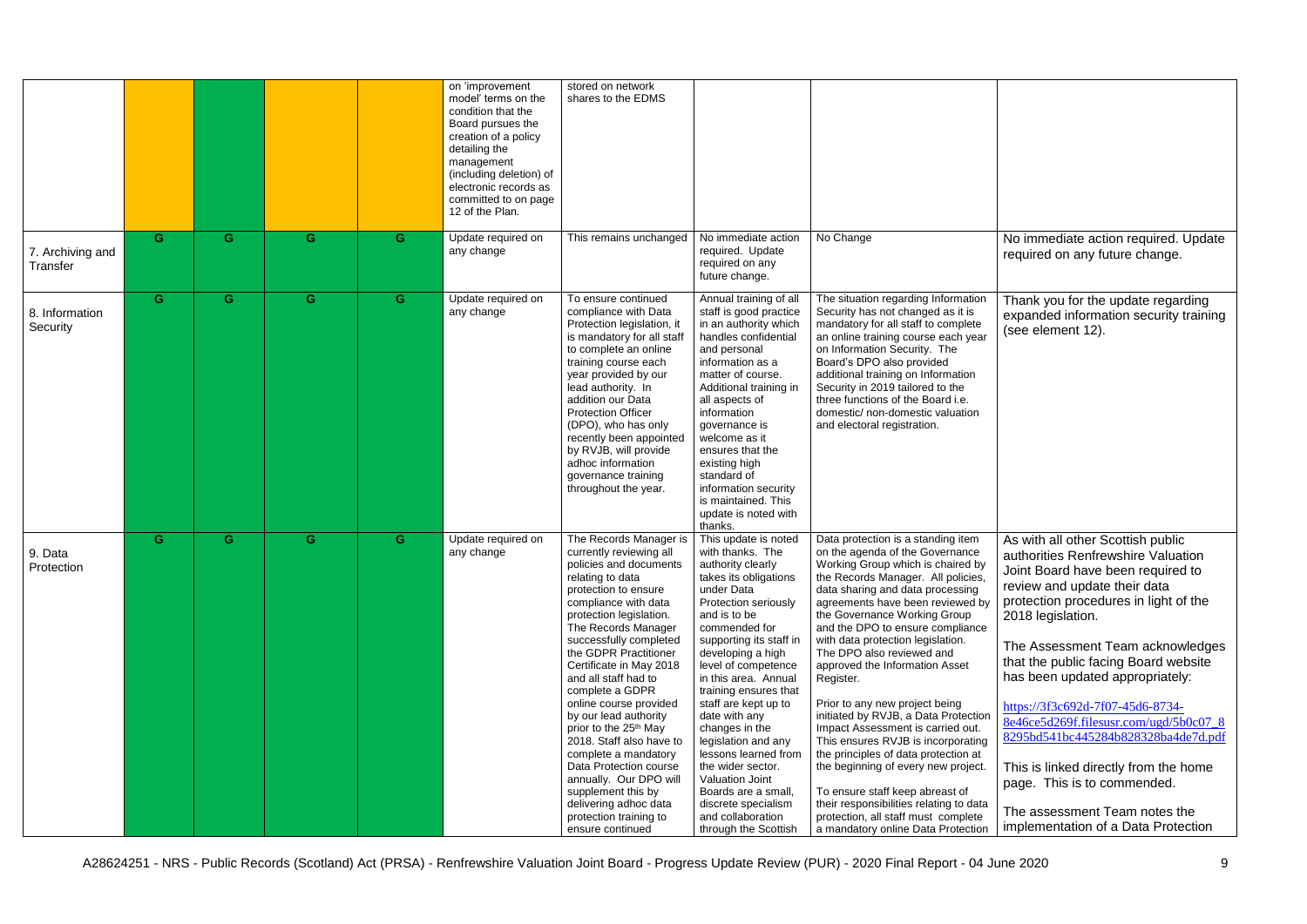| G<br>$\blacktriangle$<br>A<br>10. Business<br>Continuity and<br><b>Vital Records</b> | The Board has not<br>$\mathsf{A}$<br>yet adopted the                                                                                                                                                                                                                                                                                                                                                                                                                                                                                                                                                                                                                                                                                                                                                    | Following the installation                                                                                                                                                                                                                                                                                                                                                                                                                                                                                                                                                                                                                                                                                                                                                                                                                                                                                                                               |                                                                                                                                                                                                                                                                                                                                                                                                                                                                                                                                                    |                                                                                                                                                                                                                                                                                                                                                                                                                                                                                                                                                                                                                                                                                                                                                                                                                                                                                                                                                                                                                                                                       |                                                                                                                                                                                                                                                                                                                                                                                                                                                                                                                                                                                                                                                                                                                                                                                                                                                                       |
|--------------------------------------------------------------------------------------|---------------------------------------------------------------------------------------------------------------------------------------------------------------------------------------------------------------------------------------------------------------------------------------------------------------------------------------------------------------------------------------------------------------------------------------------------------------------------------------------------------------------------------------------------------------------------------------------------------------------------------------------------------------------------------------------------------------------------------------------------------------------------------------------------------|----------------------------------------------------------------------------------------------------------------------------------------------------------------------------------------------------------------------------------------------------------------------------------------------------------------------------------------------------------------------------------------------------------------------------------------------------------------------------------------------------------------------------------------------------------------------------------------------------------------------------------------------------------------------------------------------------------------------------------------------------------------------------------------------------------------------------------------------------------------------------------------------------------------------------------------------------------|----------------------------------------------------------------------------------------------------------------------------------------------------------------------------------------------------------------------------------------------------------------------------------------------------------------------------------------------------------------------------------------------------------------------------------------------------------------------------------------------------------------------------------------------------|-----------------------------------------------------------------------------------------------------------------------------------------------------------------------------------------------------------------------------------------------------------------------------------------------------------------------------------------------------------------------------------------------------------------------------------------------------------------------------------------------------------------------------------------------------------------------------------------------------------------------------------------------------------------------------------------------------------------------------------------------------------------------------------------------------------------------------------------------------------------------------------------------------------------------------------------------------------------------------------------------------------------------------------------------------------------------|-----------------------------------------------------------------------------------------------------------------------------------------------------------------------------------------------------------------------------------------------------------------------------------------------------------------------------------------------------------------------------------------------------------------------------------------------------------------------------------------------------------------------------------------------------------------------------------------------------------------------------------------------------------------------------------------------------------------------------------------------------------------------------------------------------------------------------------------------------------------------|
|                                                                                      | formal Business<br>Continuity Plan which<br>at the time of the<br>assessment is<br>described as<br>'currently being<br>finalised by the<br><b>Internal Governance</b><br>Working Group'. A<br>separate IT Disaster<br>Recovery Plan has<br>also been created<br>and awaits final sign-<br>off. The Keeper<br>welcomes creation of<br>these policies and<br>asks that he has sight<br>of them once<br>approved and<br>operational.<br>The Keeper agrees<br>this element of the<br>Renfrewshire<br>Valuation Joint<br>Board's records<br>management plan<br>under 'improvement<br>model' terms. This<br>means that he<br>recognises that an<br>authority has<br>acknowledged a gap<br>in provision (two vital<br>business continuity<br>policies have not yet<br>been approved) but<br>have put processes | of Microsoft 365 in<br>November 2017, email<br>traffic is now supported<br>by Microsoft. Further<br>developments to our<br>internal network,<br>including the<br>introduction of virtual<br>servers, which<br>combined with<br>appropriate offsite<br>storage and replication<br>will allow for a more<br>seamless recovery of IT<br>services should a<br>disaster arise. However<br>one remaining issue is<br>the back up for the<br>Progress Server which<br>is housed in<br>Renfrewshire Council's<br>property. This is still<br>being investigated by<br>Renfrewshire Council's<br>ICT department as part<br>of their Disaster<br>Recovery Plan. Once<br>this has been confirmed<br>by the Council, the<br><b>Business Continuity</b><br>Plan and the IT<br>Disaster Recovery Plan<br>will be completed and<br>signed by the<br>Management Team with<br>reviews of these<br>procedures built in to the<br>plans. In addition<br>RVJB's IT department | Moving data to a<br>different host is a<br>business matter for<br>the authority. The<br>authority is clearly<br>considering the risks<br>to its data and<br>exploring robust<br>methods of the<br>recovery of data in<br>event of loss and<br>damage whether<br>from malicious<br>attack, obsolescence<br>or accident. The<br>progress is this<br>Element is very<br>encouraging and<br>while it is not yet at<br>the stage of being<br>likely to achieve a<br>Green rating, it is<br>clear that the<br>authority is working<br>hard towards this. | As of December 2019, RVJB's<br>entire Virtual infrastructure has<br>been backed up by a Disaster<br>Recovery Supplier, Pulsant, to their<br>offsite cloud-based storage facility.<br>In addition, RVJB's critical servers<br>are also being replicated (via a<br>dedicated fibre link) to Pulsant<br>which will safeguard RVJB in the<br>event of an IT disaster. A formal<br>DR plan has yet to be finalised and<br>tested, however this should be<br>completed later in 2020.<br>2018's self-assessment highlighted<br>the issue of accessing<br>Renfrewshire Council's progress<br>server in the event of a disaster.<br>RVJB are currently in the process<br>of moving away from Progress<br>completely, with the Electoral arm<br>of the system having been migrated<br>off Progress in August 2019, and<br>the ND/CT arm planned for late<br>2020. Therefore, the issue<br>regarding Progress access would<br>be null and void as all our 'core'<br>systems will be protected by<br>Pulsant or accessed via the cloud<br>under software as a service<br>(SAAS). | RVJB have appropriately responded to<br>the gaps in their record recovery<br>provision that they, themselves,<br>previously highlighted. They will now<br>outsource recovery.<br>This solution represents a clear<br>improvement in the records<br>management provision in the authority<br>and the Keeper would be pleased to<br>be informed of this when appropriate.<br>As the staff guidance on the new<br>system, in the form of a accessible<br>plan, has yet to be rolled-out, and the<br>new system is not universally applied,<br>this element remains Amber<br>temporarily. The Assessment Team<br>looks forward to indicating a Green<br>RAG status at the time of the next<br>PUR.<br>A28624251 - NRS - Public Records (Scotland) Act (PRSA) - Renfrewshire Valuation Joint Board - Progress Update Review (PUR) - 2020 Final Report - 04 June 2020<br>10 |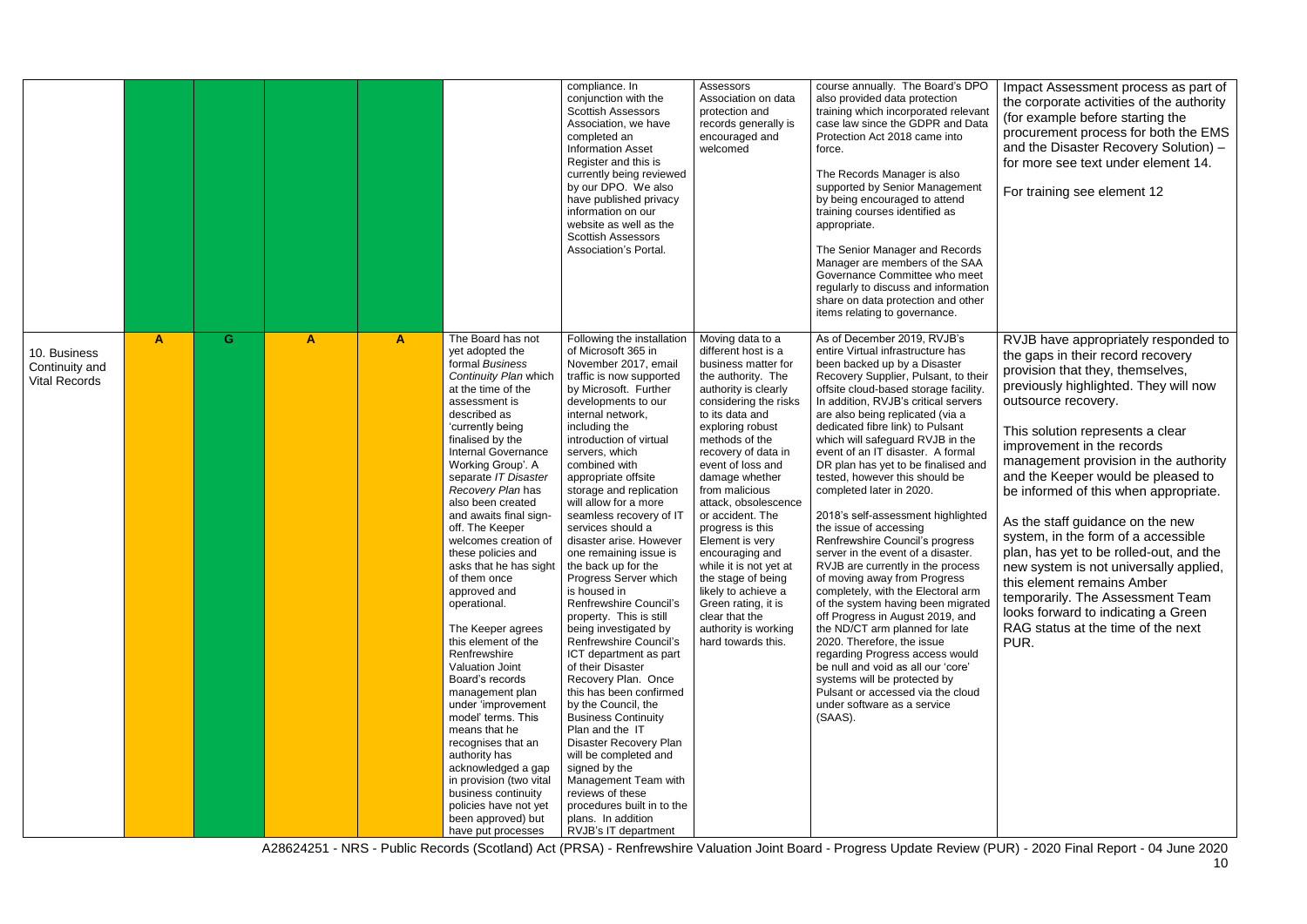A28624251 - NRS - Public Records (Scotland) Act (PRSA) - Renfrewshire Valuation Joint Board - Progress Update Review (PUR) - 2020 Final Report - 04 June 2020

|                 |                  |   |   |    | in place to close that<br>gap. The Keeper's<br>agreement is<br>conditional of him<br>being provided with<br>fully authorised policy<br>documents as soon<br>as they are available.                                                                                                                                                                                                                                                                                                                                                                                                                                                                                                                                                                                                                                                                                                                                                                        | have scheduled<br>meetings with<br>Microsoft's Azure team<br>to discuss the possibility<br>of moving RVJB's data<br>centre to their hosted<br>data centre through<br>Azure IAAS. This would<br>lead to a more robust<br>Disaster Recovery Plan<br>through the use of<br>Azure's 11 acilities and<br>technologies on offer                                                                                                                                                                                                                                                                                                                                                           |                                                                                                                                                                                                                                                                                                                                                                                                                                                                                                                                                                                                                                                                                                                                                                                                                                                                                                                                                                                              |                                                                                                                                                                                                                                                                                                                                                                                                                                   |
|-----------------|------------------|---|---|----|-----------------------------------------------------------------------------------------------------------------------------------------------------------------------------------------------------------------------------------------------------------------------------------------------------------------------------------------------------------------------------------------------------------------------------------------------------------------------------------------------------------------------------------------------------------------------------------------------------------------------------------------------------------------------------------------------------------------------------------------------------------------------------------------------------------------------------------------------------------------------------------------------------------------------------------------------------------|-------------------------------------------------------------------------------------------------------------------------------------------------------------------------------------------------------------------------------------------------------------------------------------------------------------------------------------------------------------------------------------------------------------------------------------------------------------------------------------------------------------------------------------------------------------------------------------------------------------------------------------------------------------------------------------|----------------------------------------------------------------------------------------------------------------------------------------------------------------------------------------------------------------------------------------------------------------------------------------------------------------------------------------------------------------------------------------------------------------------------------------------------------------------------------------------------------------------------------------------------------------------------------------------------------------------------------------------------------------------------------------------------------------------------------------------------------------------------------------------------------------------------------------------------------------------------------------------------------------------------------------------------------------------------------------------|-----------------------------------------------------------------------------------------------------------------------------------------------------------------------------------------------------------------------------------------------------------------------------------------------------------------------------------------------------------------------------------------------------------------------------------|
| 11. Audit Trail | $\blacktriangle$ | G | G | G. | The Board recognise<br>that whilst audit trail<br>functionality is<br>available for<br>electronic records,<br>procedures regarding<br>paper records need<br>to be developed and<br>a logging out sheet<br>will need to be<br>created. These action<br>points will be added<br>to the Internal<br><b>Governance Working</b><br>Group's remit. The<br>Keeper is pleased to<br>see the Board's<br>commitment to close<br>the gap in provision<br>under this element<br>and asks for updates<br>as work in this area<br>progresses.<br>The Keeper agrees<br>this element of<br>Renfrewshire<br>Valuation Joint<br>Board's records<br>management plan<br>under 'improvement<br>model' terms. This<br>means that the<br>authority has<br>acknowledged a gap<br>in provision<br>(movement of paper<br>records is<br>inadequately tracked)<br>and has made a<br>commitment to<br>implement a process<br>that will close that<br>gap. The Keeper's<br>agreement is | The Governance<br><b>Working Group</b><br>recognised the need to<br>implement the tracking<br>of paper records. In<br>July 2016, a "Log<br>In/Out" sheet was rolled<br>out to all staff and this<br>sheet has to be<br>completed when a file is<br>removed from a filing<br>cabinet. We are<br>currently back scanning<br>on to Laserfiche all our<br>domestic property files<br>and on completion of<br>this, we will complete<br>the scanning of our non-<br>domestic files. Once we<br>have appropriate<br>safeguards in place for<br>our disaster recovery,<br>the paper files will be<br>disposed of securely<br>thereby removing the<br>necessity of a "Log<br>In/Out" Sheet. | The authority has<br>provided the Log<br>In/Log out sheet as<br>evidence of this<br>straightforward<br>procedure. The<br>implementation of<br>this procedure<br>enables the authority<br>to have more<br>assurance that paper<br>records are less<br>likely to be lost or<br>mislaid during normal<br>working access. The<br>move to an electronic<br>record-keeping<br>environment is a<br>business decision for<br>the authority: it is<br>clear from the<br>information in<br>Elements 5, 6 and 10<br>that the authority is<br>mindful of the whole<br>range of<br>interconnected<br>records management<br>processes in making<br>this decision. The<br>tracking system<br>devised is a sensible<br>approach given that<br>the paper records will<br>be destroyed once<br>the authority is ready<br>to use only electronic<br>record-keeping.<br>If this were a<br>statutory<br>assessment, the<br>evidence seen by the<br><b>Assessment Team</b><br>would be likely to<br>change the RAG | Laserfiche, RVJB's document<br>management system offers full<br>audit tracking capabilities for all<br>documents stored within its system<br>inventory. For all files and folders<br>stored out with RVJB's DMS, the IT<br>department has set up advanced<br>auditing through Windows server<br>capabilities.<br>The EMS also has full audit<br>tracking capabilities for all<br>documents stored within its system<br>inventory. |

RVJB had made marked improvements in the tracking of records (particularly paper) by the time of the last PUR.

The Assessment Team thanks them for this further update.

It can be accepted that all the public records of the authority are either covered by the new eDRM or by the old shared drives system. Therefore they are happy to indicate a continuing Green RAG status for this element.

The Assessment Team also notes that the authority has new line-of-business electronic management system to deal with registration (see element 4). This system has records management functionality including record tracking capability. The Keeper has previously accepted that line-of-business systems may offer appropriate information governance provision without him requiring technical details. The Keeper considers that it remains the responsibility of the authority installing such a system to satisfy themselves that the information held is adequately controlled.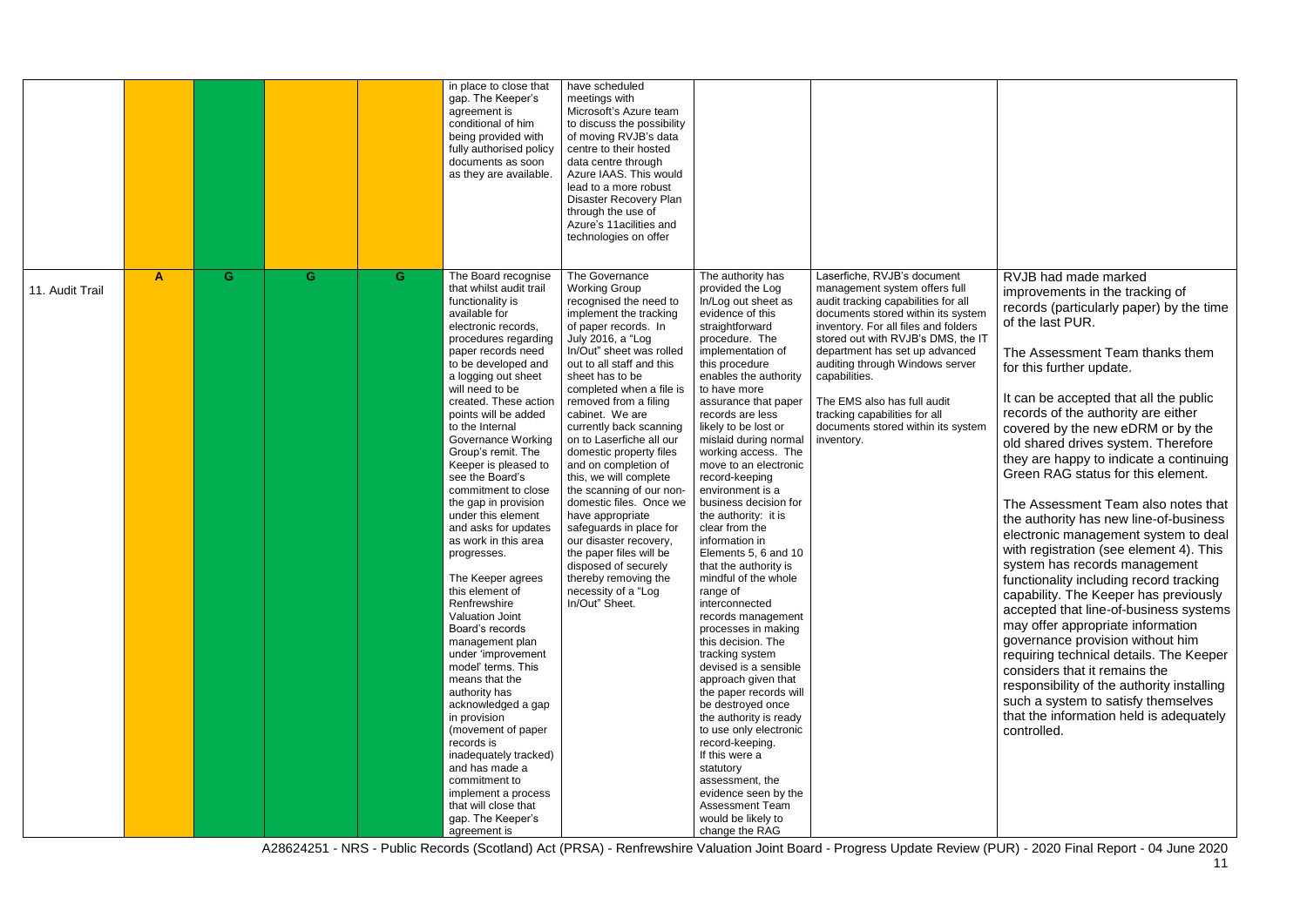A28624251 - NRS - Public Records (Scotland) Act (PRSA) - Renfrewshire Valuation Joint Board - Progress Update Review (PUR) - 2020 Final Report - 04 June 2020

|                              |    |    |    |    | conditional on him<br>being updated as this<br>project progresses.                                                                                                                                                                                                                                                        |                                                                                                                                                                                                                                                                                                           | status for this<br>element to Green.                                                                                                                                                                                                                                                                                                                                                                                                                                                                            |                                                                                                                                                                                                                                                                                                                                                                                                                                                                                                                                                                                                                                                                                                                                                                                                                                                                                                                                                                                                                                                                                                                                                                                                                                                                                                                                                                                                        |                                                                                                                                                                                                                                                                                                                                                                                                                                                                                                                                                                                                                                                                                                                                                                                                                                                                                                                                                                                                        |
|------------------------------|----|----|----|----|---------------------------------------------------------------------------------------------------------------------------------------------------------------------------------------------------------------------------------------------------------------------------------------------------------------------------|-----------------------------------------------------------------------------------------------------------------------------------------------------------------------------------------------------------------------------------------------------------------------------------------------------------|-----------------------------------------------------------------------------------------------------------------------------------------------------------------------------------------------------------------------------------------------------------------------------------------------------------------------------------------------------------------------------------------------------------------------------------------------------------------------------------------------------------------|--------------------------------------------------------------------------------------------------------------------------------------------------------------------------------------------------------------------------------------------------------------------------------------------------------------------------------------------------------------------------------------------------------------------------------------------------------------------------------------------------------------------------------------------------------------------------------------------------------------------------------------------------------------------------------------------------------------------------------------------------------------------------------------------------------------------------------------------------------------------------------------------------------------------------------------------------------------------------------------------------------------------------------------------------------------------------------------------------------------------------------------------------------------------------------------------------------------------------------------------------------------------------------------------------------------------------------------------------------------------------------------------------------|--------------------------------------------------------------------------------------------------------------------------------------------------------------------------------------------------------------------------------------------------------------------------------------------------------------------------------------------------------------------------------------------------------------------------------------------------------------------------------------------------------------------------------------------------------------------------------------------------------------------------------------------------------------------------------------------------------------------------------------------------------------------------------------------------------------------------------------------------------------------------------------------------------------------------------------------------------------------------------------------------------|
| 12. Competency<br>Framework  | G. | G. | G. | G. | The Board recognise<br>that staff require<br>further training on the<br>operation of the<br>retention schedule.<br>There is a<br>commitment to<br>providing staff with a<br>'clear set of rules'.<br>The Keeper<br>commends this<br>commitment and<br>requests a copy of<br>these rules when<br>they become<br>available. | Once the Electronic<br><b>Management of Records</b><br>Policy and the<br>amendments to the<br>Retention<br>Schedule/Business<br><b>Classification Scheme,</b><br>have been approved by<br>the Governance<br>Working Group, these<br>documents and the<br>related training will be<br>rolled out to staff. | The commitment to<br>staff development is<br>clear from the<br>information provided<br>for Elements 8 and 9<br>and the<br>concentration on<br>Data Protection in<br>the lead up to GDPR<br>and the new Data<br>Protection Act is a<br>practical use of<br>resources. As a<br>small authority, the<br>support given to<br>enable the<br>professional<br>development of the<br>named Records<br>Manager is<br>commendable. The<br>authority clearly<br>recognises the<br>benefit of managing<br>its records well. | RVJB is committed to training staff<br>in handling and disposing of<br>information safely and securely and<br>ensuring changes to working<br>practices relating to information<br>management are communicated<br>clearly to all staff.<br>The training team meet quarterly to<br>review training needs of all staff<br>and staff are encouraged to<br>highlight areas where they feel<br>training would aid their working<br>practices or contribute to their<br>continued professional<br>development.<br>The DPO and chair of the<br>Governance Working Group meet<br>monthly to review data protection<br>and governance requirements and<br>at these meetings, training needs of<br>staff are discussed to ensure staff<br>are kept abreast of case law and<br>any changes to working practice for<br>records management/information<br>handling.<br>Any changes to the Retention<br>Schedule are communicated to<br>staff and the Schedule is published<br>on our EDMS alongside all RVJB<br>policies. The Schedule is also held<br>on RVJB's website for stakeholders<br>to view.<br>The Electronic Management of<br>Records Policy which has been<br>completed but is currently been<br>adapted to incorporate the<br>electronic management of the<br>documents contained within the<br>EMS, will be notified to staff once<br>finalised with appropriate training<br>delivered simultaneously. | The Keeper expects to see evidence<br>that Staff creating, or otherwise<br>processing records, are appropriately<br>trained and supported.<br>There seems to be ample evidence<br>that information governance training is<br>appropriately considered in the<br>authority.<br>For example, all staff must complete a<br>mandatory online Data Protection<br>course annually. Also all staff to<br>complete an online training course<br>each year on Information Security.<br>The Board's DPO also provided<br>additional training on Information<br>Security in 2019 tailored to the three<br>functions of the Board i.e. domestic/<br>non-domestic valuation and electoral<br>registration. (see element 8)<br>The PUR make the following<br>statement, "The Records Manager is<br>also supported by Senior Management<br>by being encouraged to attend training<br>courses identified as appropriate." This<br>commitment is to commended.<br>For Records Management policy see<br>element 3 above. |
| 13. Assessment<br>and Review | G  | G. | G. | G  | The Board is<br>committed to regular<br>reviews of its Plan<br>and have set a<br>provisional date for<br>undertaking the first<br>such self-assessment<br>by October 2016.<br>There are similar<br>plans to review key                                                                                                    | RVJB's Records<br>Management Plan was<br>reviewed in October<br>2016 and amendments<br>made to reflect any<br>changes to the<br>operation of the<br>management of records.<br>It is a living document<br>and also a standing                                                                              | This method of<br>continuous review of<br>the Records<br>Management Plan<br>and the associated<br>policies and<br>procedures is best<br>practice and the<br>authority is to be<br>commended for this                                                                                                                                                                                                                                                                                                            | RVJB's Records Management Plan<br>is a living document and is a<br>standing agenda item on the<br>monthly Governance Working<br>Group meetings. It was reviewed in<br>2019, in line with the review<br>schedule, by the Records Manager<br>in conjunction with RVJB's DPO<br>and approved by the Governance<br>Working Group.                                                                                                                                                                                                                                                                                                                                                                                                                                                                                                                                                                                                                                                                                                                                                                                                                                                                                                                                                                                                                                                                          | It is a requirement of the Public<br>Records (Scotland) Act 2011 that "An<br>authority must- (a) keep its records<br>management plan under review"<br>(PRSA Part 1 5.1.a.)<br>In their original submission RVJB<br>committed to regularly review their                                                                                                                                                                                                                                                                                                                                                                                                                                                                                                                                                                                                                                                                                                                                                 |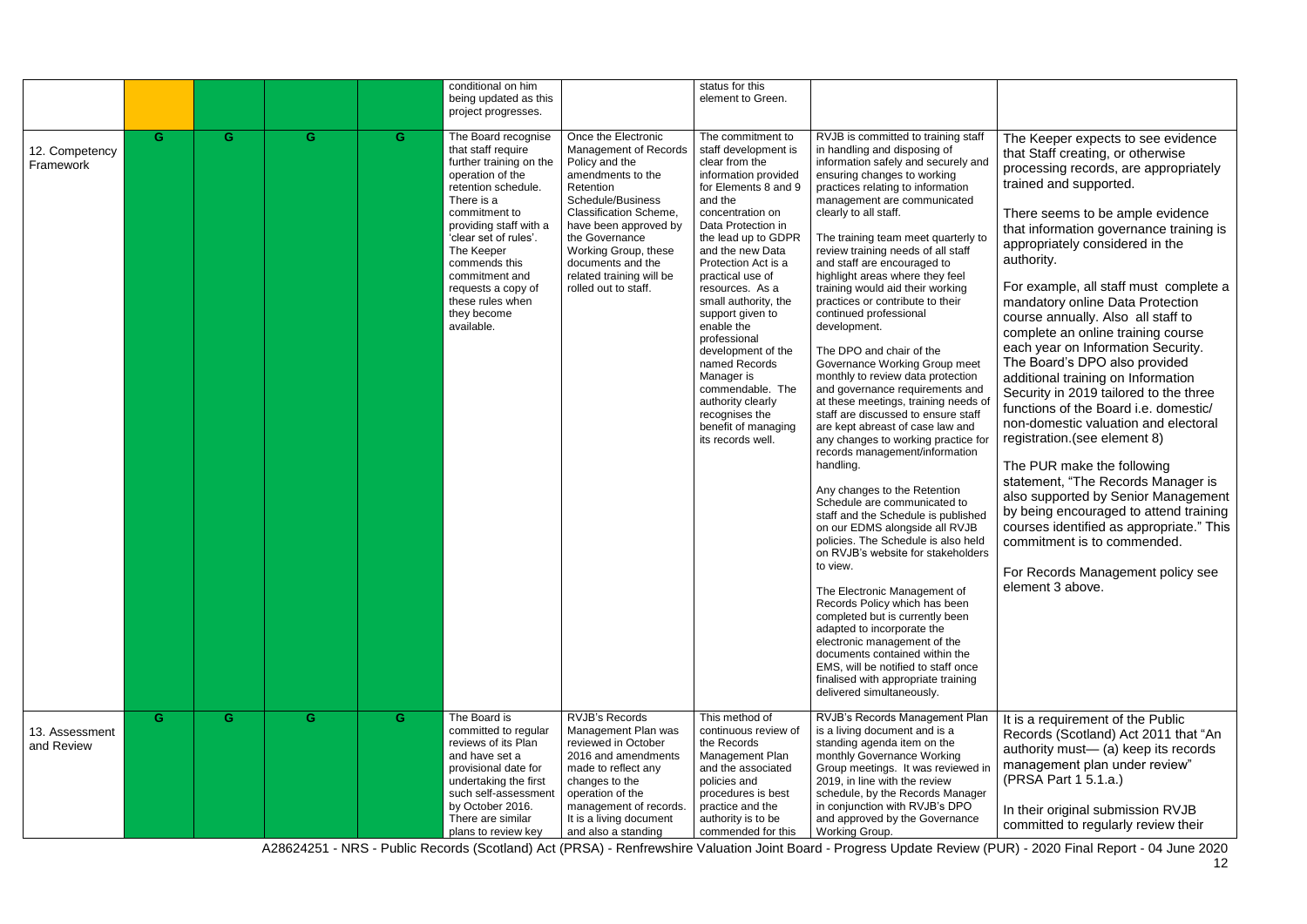|                           |                |   |   |   | policies and there will<br>be a constant review<br>of the Business<br>Classification<br>Scheme and<br><b>Retention Schedule</b><br>during their<br>implementation. The<br>Keeper applauds<br>these commitments<br>and asks that he is<br>kept informed of<br>these self-<br>assessments,<br>particularly if they<br>result in new policy<br>documents or<br>procedures being<br>introduced. | agenda item on the<br>monthly Governance<br><b>Working Group</b><br>meetings. Other<br>standing agenda items<br>are the Records<br>Management Policy,<br><b>Business Classification</b><br>Scheme, Retention<br>Schedule, Data<br>Protection, FOI,<br><b>Business Continuity</b><br>Plan etc. The minutes<br>of these meetings are<br>also presented at the<br>monthly Senior<br>Management Team<br>meetings. | thorough approach.<br>The submission of<br>this PUR also<br>demonstrates full<br>compliance with the<br>statutory requiremen<br>to keep the<br>authority's Records<br>Management Plan<br>under review and this<br>evidence is very<br>welcome | As previously stated in the PUR<br>carried out in 2018, other standing<br>agenda items of the Governance<br>Working Group are the Records<br>Management Policy, Business<br><b>Classification Scheme. Retention</b><br>Schedule, FOI, Data Protection etc<br>and the minutes of the Governance<br>Working Group meetings are also<br>presented at the monthly Senior<br>Management Team Meetings.                                                                                                                                                                                                                                                                                                                                                                 | plan and explained to the Keeper the<br>methodology of review and the<br>reporting structure.<br>The Assessment Team is pleased to<br>acknowledge that this is being done<br>and thanks RVJB for the update<br>regarding the Governance Working<br>Group and their link to the Senior<br>Management Team.                                                                                                                                                                    |
|---------------------------|----------------|---|---|---|---------------------------------------------------------------------------------------------------------------------------------------------------------------------------------------------------------------------------------------------------------------------------------------------------------------------------------------------------------------------------------------------|---------------------------------------------------------------------------------------------------------------------------------------------------------------------------------------------------------------------------------------------------------------------------------------------------------------------------------------------------------------------------------------------------------------|-----------------------------------------------------------------------------------------------------------------------------------------------------------------------------------------------------------------------------------------------|-------------------------------------------------------------------------------------------------------------------------------------------------------------------------------------------------------------------------------------------------------------------------------------------------------------------------------------------------------------------------------------------------------------------------------------------------------------------------------------------------------------------------------------------------------------------------------------------------------------------------------------------------------------------------------------------------------------------------------------------------------------------|------------------------------------------------------------------------------------------------------------------------------------------------------------------------------------------------------------------------------------------------------------------------------------------------------------------------------------------------------------------------------------------------------------------------------------------------------------------------------|
| 14. Shared<br>Information | $\overline{G}$ | G | G | G | Update required on<br>any change                                                                                                                                                                                                                                                                                                                                                            | All RVJB's Data<br>Sharing/Processor<br>Agreements are<br>currently being reviewed<br>by the Governance<br>Working Group in<br>conjunction with our<br>DPO to ensure<br>compliance with data<br>protection legislation.                                                                                                                                                                                       | This update is noted<br>with thanks. The<br><b>Assessment Team</b><br>would be interested<br>in how this develops<br>and looks forward to<br>further information in<br>future PURs.                                                           | All Data Sharing/Processor<br>Agreements have been reviewed to<br>ensure continued compliance with<br>data protection legislation by the<br>Governance Working Group and<br>the DPO. In addition, the DPO has<br>carried out, on behalf of the Board.<br><b>Data Protection Impact</b><br>Assessments prior to starting the<br>procurement process for both the<br><b>EMS and the Disaster Recovery</b><br>Solution to ensure data protection<br>is at the forefront of our decision<br>making process therefore<br>undertaking 'data protection by<br>design'. A DPIA is also undertaken<br>when a new data sharing<br>requirement is highlighted to ensure<br>any information shared or received<br>is carried out in line with data<br>protection legislation. | At the time of their last PUR<br><b>Renfrewshire Valuation Joint Board</b><br>explained that the Governance<br>Working Group was reviewing<br>information sharing agreements. The<br>Assessment Team is pleased to<br>acknowledge that this review has now<br>concluded.<br>There is plentiful evidence here, and<br>elsewhere in this PUR, that RVJB take<br>the continual review of process. This is<br>to be commended as best practice.<br>For DPIA see element 9 above. |